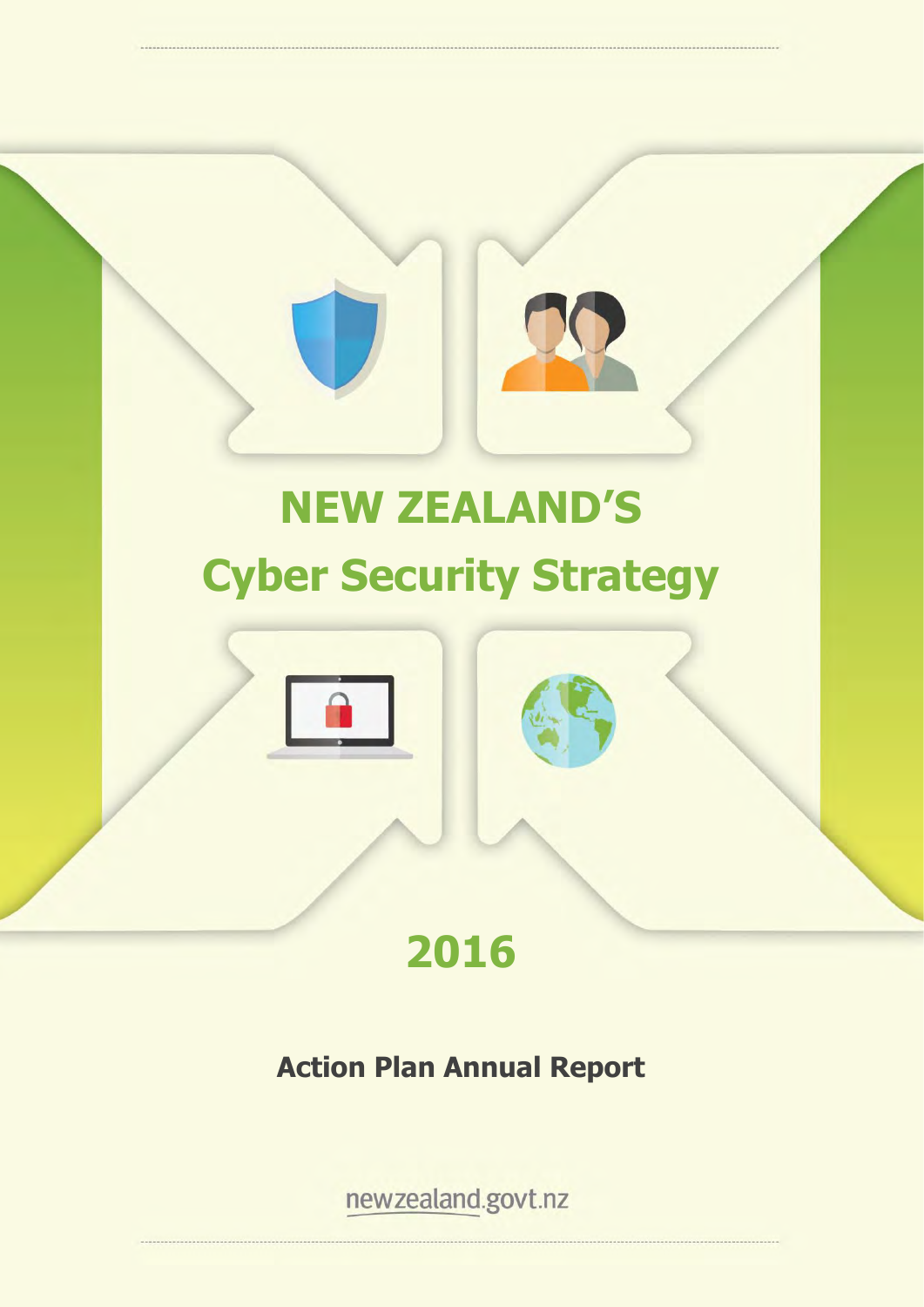## **Ministerial Foreword**



It is my pleasure to release the first Annual Report on the implementation of the 2015 Cyber Security Strategy and Action Plan.

The Strategy provides a framework for the public and private sector to improve New Zealand's cyber security. This report outlines progress in a number of areas of the Cyber Security Action Plan – it has been a busy year.

An exciting initiative in the December 2015 Strategy was the Government's commitment to go ahead with the establishment of a national CERT.

I am pleased to report that CERT NZ will be up and running in the first half of 2017. It will become a focal point for New Zealand's response to cyber security threats.

CERT NZ will provide a central place for New Zealand individuals, businesses and government agencies to report cyber security incidents. It will then ensure that the incident is dealt with by the most relevant organisation.

CERT NZ will also be a source of trusted and authoritative advice on preventing threats and mitigating cyber security incidents.

I expect that the establishment of CERT NZ will help us build a more comprehensive picture of the size and nature of the cyber security threat to New Zealand.

CERT NZ will be the international point of contact for cyber security matters, working closely with CERTs in other countries to prevent and respond to cyber security incidents.

One of the principles underpinning the Strategy is that partnerships are essential. It is significant that many of the achievements this year demonstrate public and private sector collaboration

For example, under the Cyber Capability goal, a Cyber Security Skills Taskforce has been set up to focus on closing the cyber skills gap. The Taskforce is comprised of cyber security experts, academics and industry representatives who are working extensively with industry to progress different pathways for people to enter cyber security professions.

In addition, work is underway on the design of a cyber credentials scheme to assist small businesses to improve their cyber security.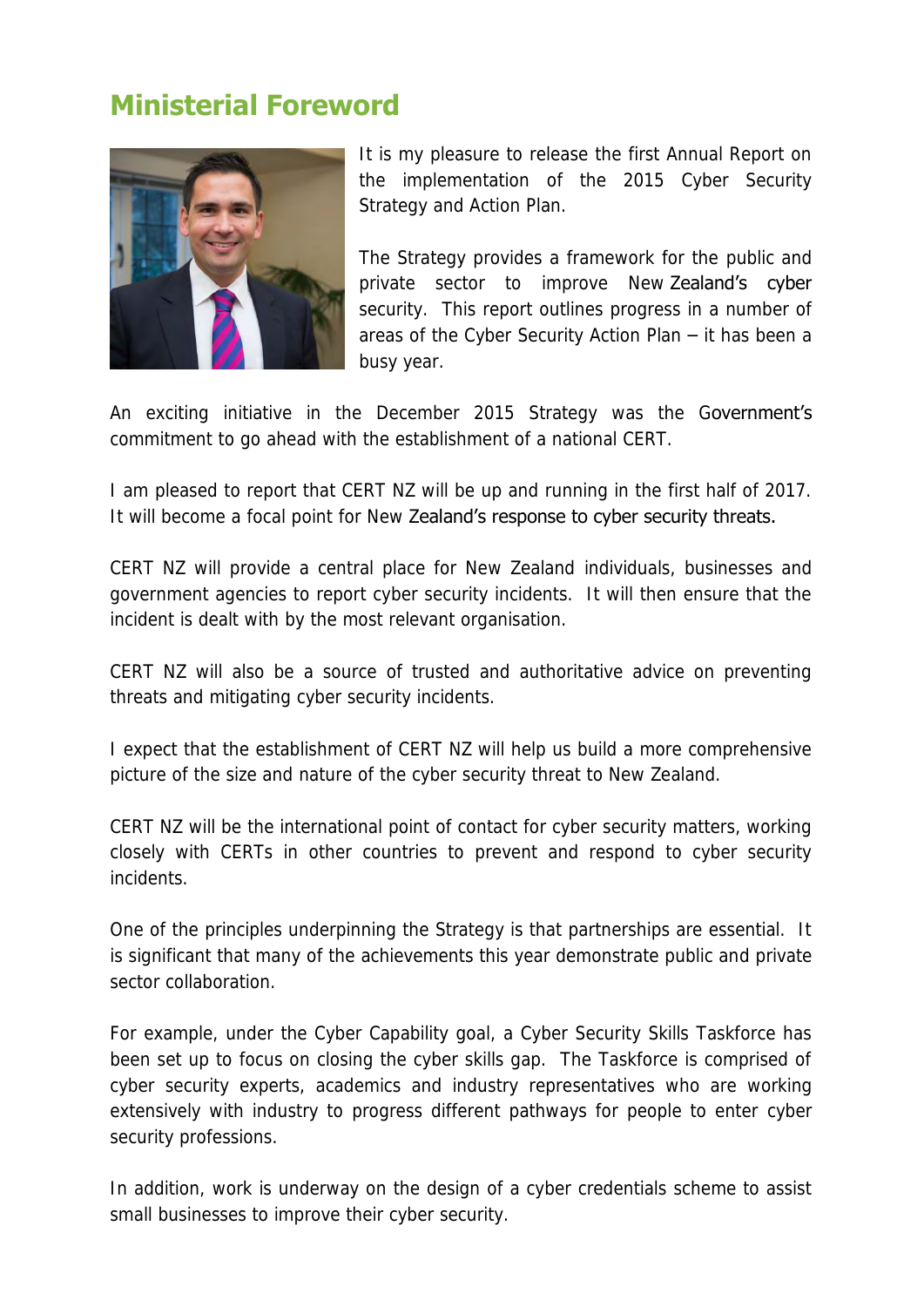The Government Communication Security Bureau (GCSB) plays an important role in our national cyber resilience. The GCSB is rolling out malware detection and disruption services to a select group of public and private sector organisations of national importance.

There is also a cross-government programme to improve the capability of agencies to protect the security and privacy of their information.

New Zealand's first Cyber Security Summit was held in May 2016 to promote cyber security at the executive and governance level. Cyber security is not just a technical issue – it is a business risk that must be managed.

We are involved in regular cyber security dialogues and operational links with a range of countries to improve New Zealand's understanding of threats and the ability to coordinate a response.

I believe that good progress has been made to implement the Strategy – but there is more to be done to ensure New Zealand is secure, resilient and prosperous online.

Throughout 2017, the Government will consolidate progress in the areas mentioned above.

In addition, the Government will consider the requirements for accession to the Budapest Convention on cybercrime.

Our processes for dealing with a major cyber security incident will be further tested.

New initiatives include examining the security issues related to the Internet of Things and emerging technologies.

The Government will also focus on growing New Zealand's reputation for cyber security innovation and industry. We will look at how New Zealand can harness secure and trusted technology for competitive advantage globally.

I believe there is scope for New Zealand to use its size to respond nimbly to the cyber security threat.

I look forward to reporting on further progress in a year's time.

## **Hon Simon Bridges**

Minister for Communications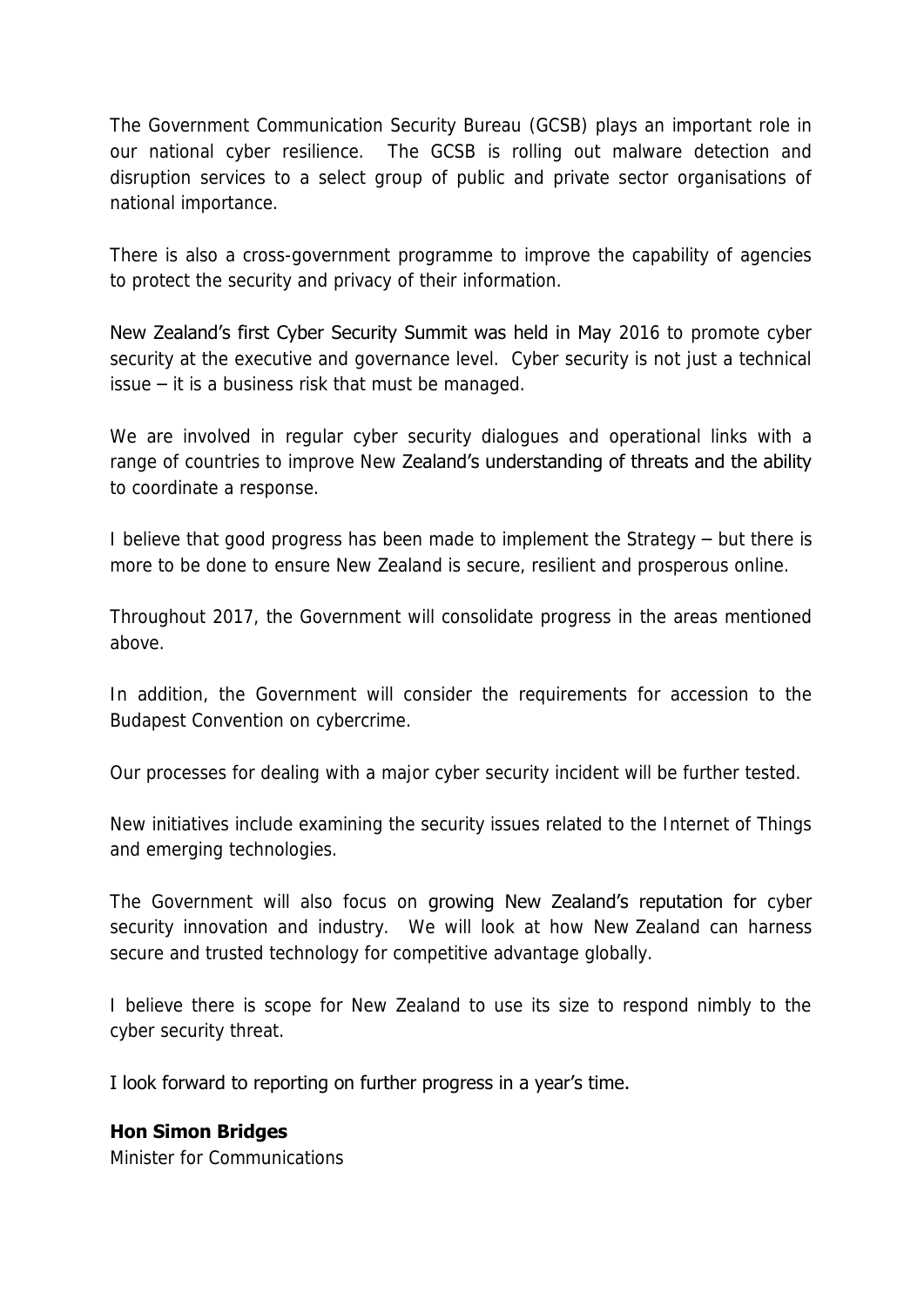## **Introduction**

New Zealand is increasingly reliant on information communication technology and an open, trusted Internet. Internet connectivity is integral to New Zealand's economic growth and international competitiveness.

But this technology provides opportunities for those with criminal or hostile intentions. The 2015 Cyber Security Strategy signals the Government's commitment to ensuring New Zealand is safe, resilient and prosperous online.

New Zealand's scale and relatively simple telecommunications and network structure enables the public and private sector to work closely together to embed a cyber security culture, and to respond nimbly to evolving cyber risks.

In December 2015, the New Zealand Government launched a refreshed Cyber Security Strategy, Action Plan and National Plan to Address Cybercrime.

## This is the first Annual Report on implementation of the Strategy's Action Plan.

### New Zealand's Cyber Security Strategy has four intersecting goals:



The Strategy is underpinned by four principles:

- Partnerships are essential
- Economic growth is enabled
- National security is upheld
- Human rights are protected online

The full New Zealand Cyber Security Strategy, Action Plan and National Plan to Address Cybercrime can be found at: https://www.connectsmart.govt.nz/about/governments-cyber-security-strategy/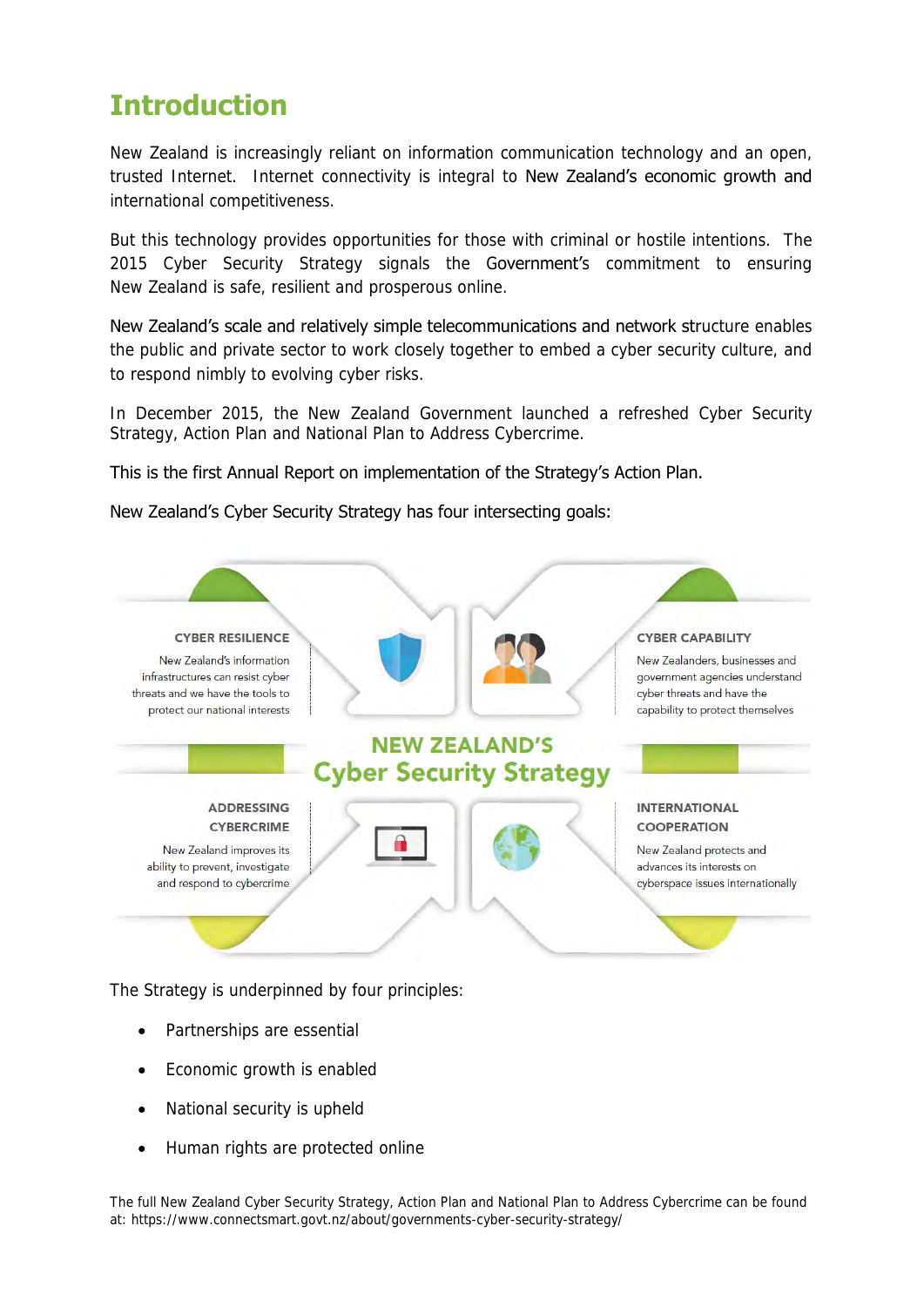

## **GOAL ONE:**

## **Cyber Resilience:**

**NEW ZEALAND'S INFORMATION INFRASTRUCTURES CAN RESIST CYBER THREATS AND WE HAVE THE TOOLS TO PROTECT OUR NATIONAL INTERESTS.**

## **ACTION 1:**

 $\overline{a}$ 

## **Set up a national CERT (Computer Emergency Response Team).**

| <b>OUTCOMES</b> |                                                                                                                                   | <b>PROGRESS TO DECEMBER 2016</b> |                                                                                                                                           |                                                                                                                   |
|-----------------|-----------------------------------------------------------------------------------------------------------------------------------|----------------------------------|-------------------------------------------------------------------------------------------------------------------------------------------|-------------------------------------------------------------------------------------------------------------------|
| $\bullet$       | Agencies, businesses and<br>individuals have clarity                                                                              | $\bullet$                        |                                                                                                                                           | Government funding of \$22.2 million over four years has<br>been secured to set up a national CERT <sub>1</sub> . |
|                 | about where to report<br>cyber incidents.                                                                                         | $\bullet$                        |                                                                                                                                           | Cabinet agreed the functions of CERT NZ:                                                                          |
| $\bullet$       | Efficient triaging of cyber<br>incidents to relevant<br>agencies.                                                                 |                                  | 1.                                                                                                                                        | Incident response and triage                                                                                      |
|                 |                                                                                                                                   |                                  | 2.                                                                                                                                        | Situational awareness and information sharing                                                                     |
| $\bullet$       | The impact of cyber<br>incidents is contained -<br>harm and reoccurrence<br>reduced.                                              |                                  | 3.                                                                                                                                        | Advice and outreach                                                                                               |
|                 |                                                                                                                                   |                                  | 4.                                                                                                                                        | International collaboration and point of contact                                                                  |
|                 |                                                                                                                                   |                                  | 5.                                                                                                                                        | Coordination of serious cyber incidents.                                                                          |
| $\bullet$       | There is trusted two-way<br>sharing of information on<br>cyber threats.                                                           |                                  | $(MBIE)$ .                                                                                                                                | CERT NZ will be established, in the interim, within the<br>Ministry of Business, Innovation and Employment        |
| $\bullet$       | Actionable and timely<br>advice is provided to<br>agencies, businesses and                                                        |                                  |                                                                                                                                           | A project team has been set up to establish CERT NZ.<br>The CERT NZ Director has been appointed.                  |
| $\bullet$       | individuals.<br>The CERT NZ is an<br>internationally recognised<br>contact point for dealing<br>with cyber security<br>incidents. | $\bullet$                        | The CERT NZ Establishment Advisory Board was formed<br>in August 2016. The Board is comprised of nine<br>members from the private sector. |                                                                                                                   |
|                 |                                                                                                                                   |                                  |                                                                                                                                           |                                                                                                                   |

<sup>1</sup>CERT was once an acronym for "computer emergency response team". Since 1997, CERT has been a registered trademark owned by Carnegie Mellon University and is no longer used as an acronym. New Zealand has received permission to use the term "CERT".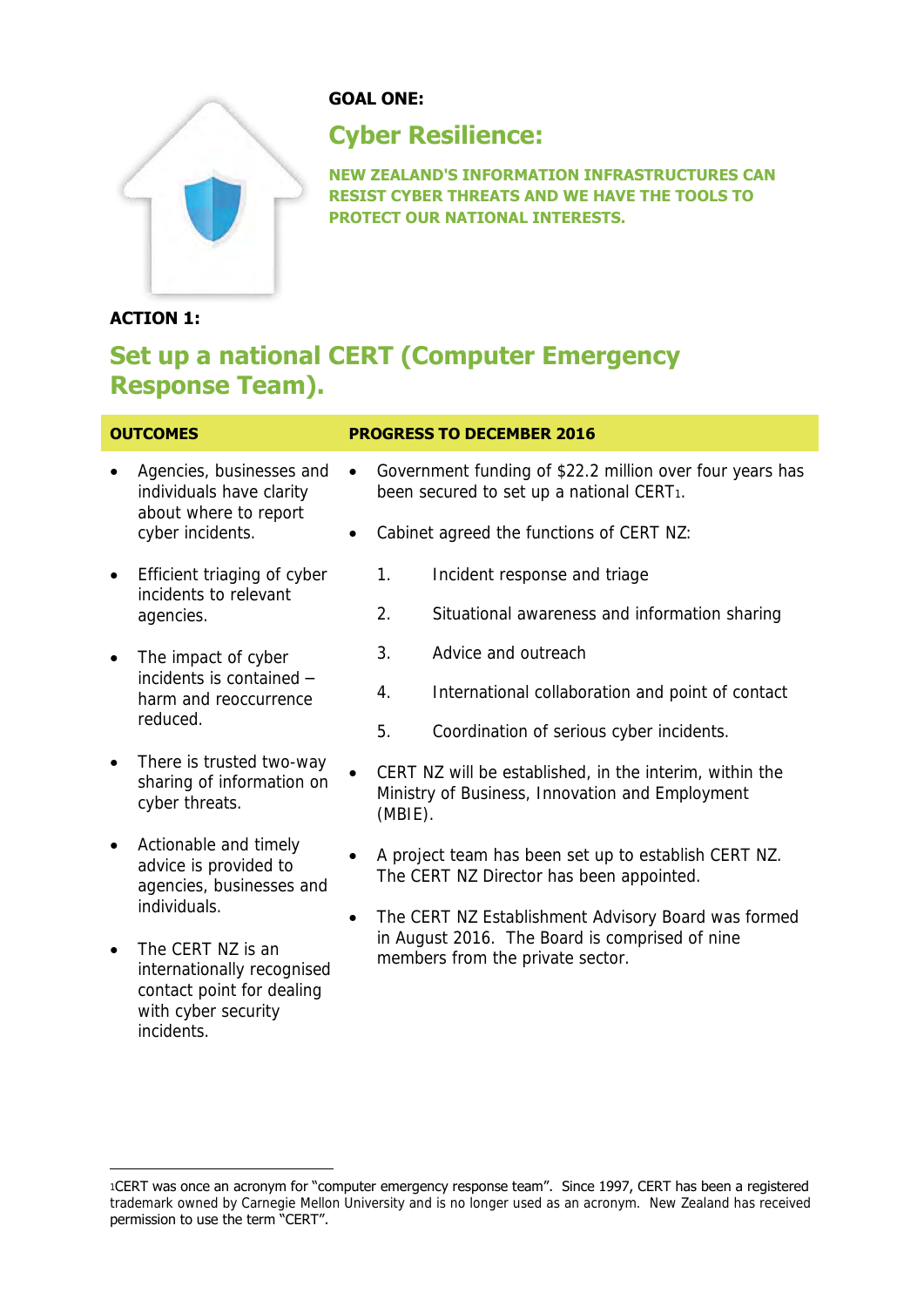## **NEXT STEPS**

- CERT NZ service design and stakeholder engagement.
- CERT NZ established first half of 2017.
- Consideration of future organisational form for CERT NZ.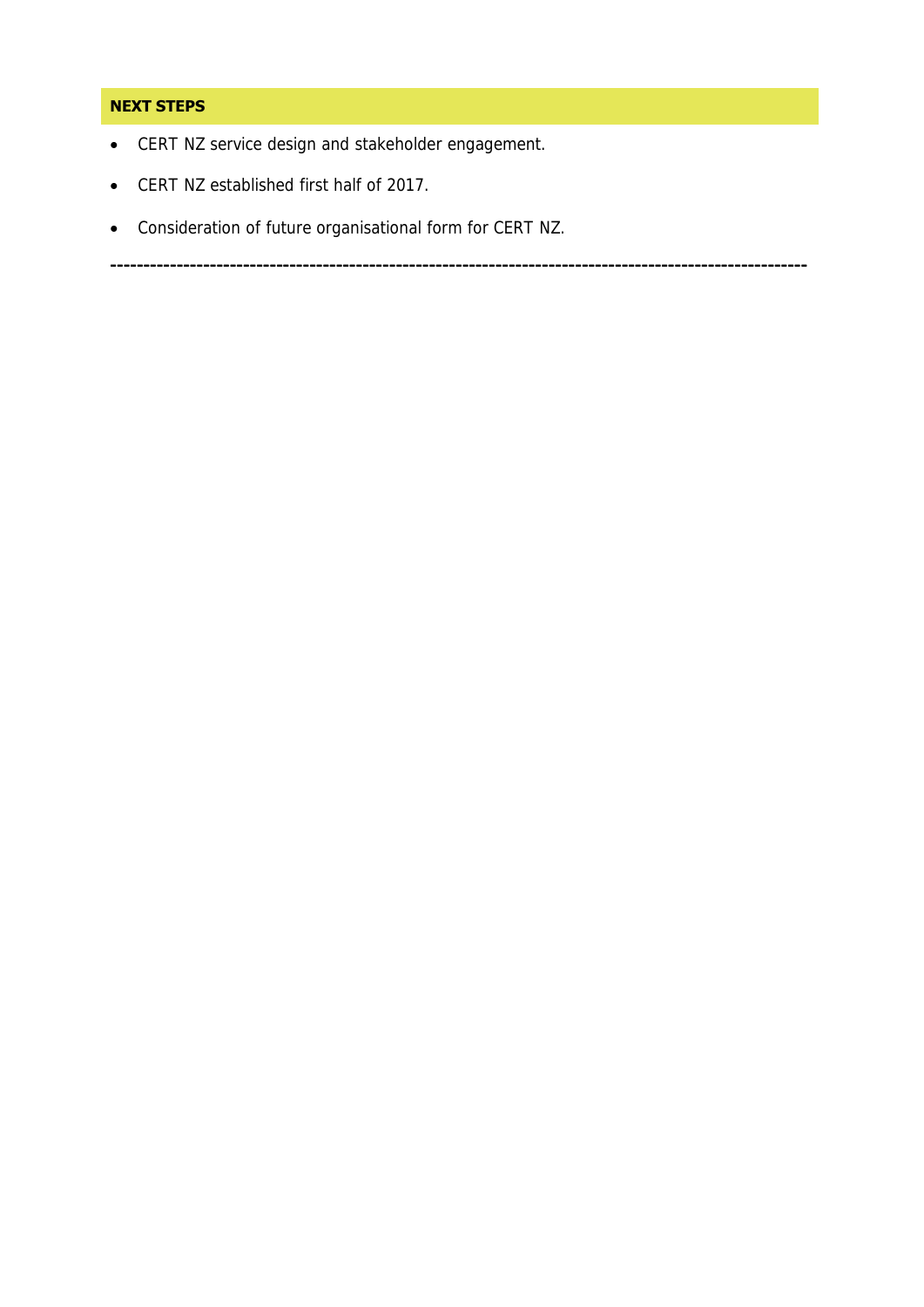## **ACTION 2:**

## **Vigorously protect New Zealand's most important information infrastructures.**

- The protection of New Zealand's most important information infrastructures is prioritised and reflects our evolving national interests.
- Increased number of organisations receiving CORTEX malware protection services from GCSB's National Cyber Security Centre (NCSC).
- Increased number of instances of malware detected and disrupted.

### **OUTCOMES PROGRESS TO DECEMBER 2016**

- A review of the classified list of organisations of national importance is underway to ensure it remains an accurate reflection of those entities that are the most attractive to threat actors and, if compromised, would have the most consequences for New Zealand's national interests.
- GCSB's delivery of the CORTEX capabilities continues to track to plan. There is positive engagement with CORTEX customers and the number of organisations agreeing to receive CORTEX services is tracking to the overall plan.
- An independent quality assurance review of the CORTEX project has concluded: "CORTEX is on track to realise the benefits set out in the project's business case".
	- $\circ$  The review noted $2$ :
		- **CORTEX** is well-run, achieving maturity scores not normally seen for government projects.
		- **Particular strengths exist around project** leadership and management, the operation of the project board (which "discharges governance and challenge roles well") and clarity of purpose.
	- $\circ$  The project's focus is now turning to transitioning the newly-built capabilities to "business-as-usual" ownership.
	- o More information can be found here: https://www.gcsb.govt.nz/our-work/informationassurance/#cortex
- Potential for additional support to Internet Service Providers (ISPs) is explored.

 $\overline{\phantom{a}}$ 

 GCSB has commenced a pilot to test a Malware Free Networks initiative. Internet Service Provider (ISP) Vodafone NZ was selected to partner with GCSB for this pilot through a competitive tender process. The pilot involves GCSB sharing cyber threat information and technology with Vodafone NZ to help Vodafone mitigate

<sup>2</sup> http://www.treasury.govt.nz/statesector/investmentmanagement/publications/majorprojects/pdfs/mpprjul16.pdf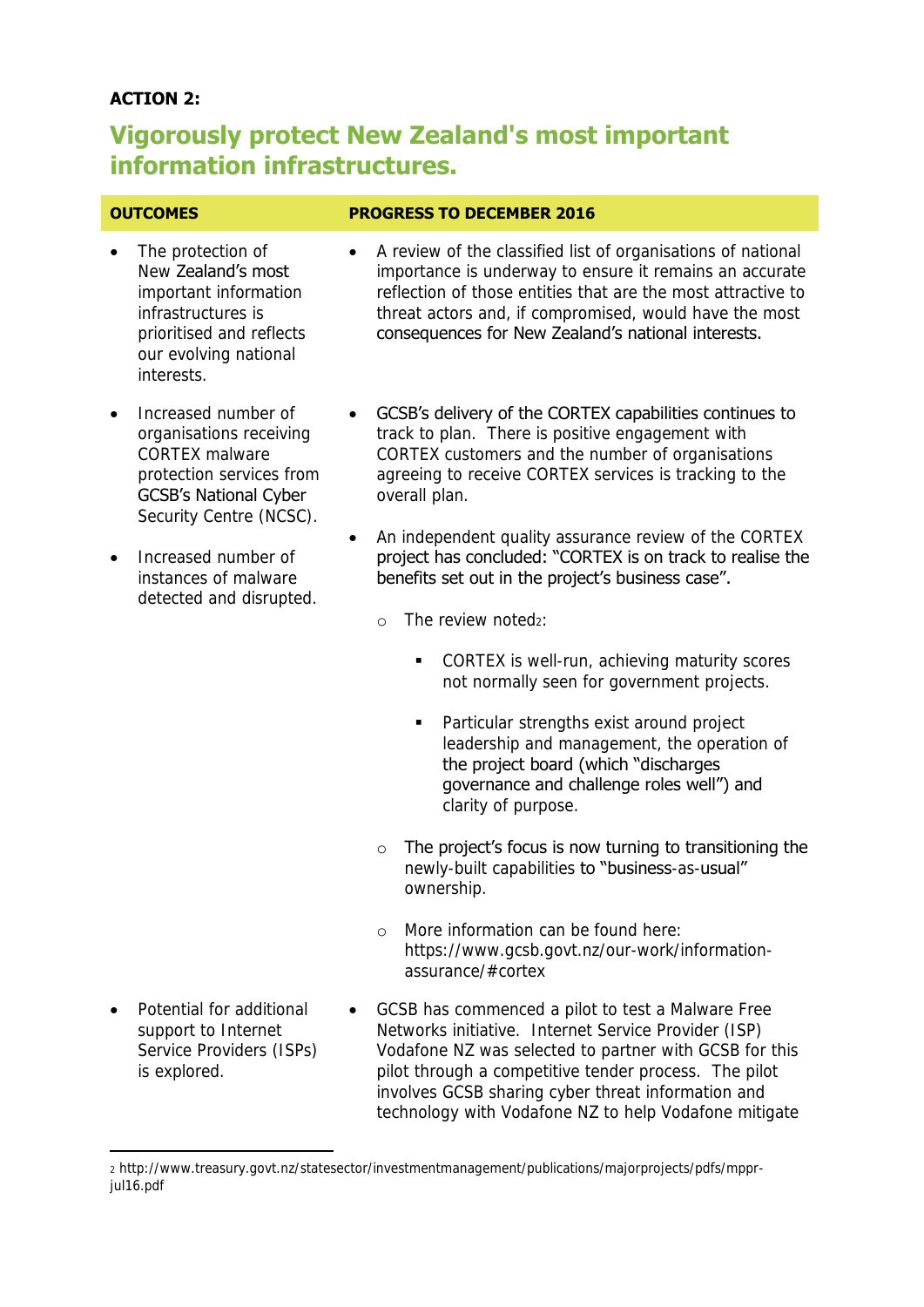malware for a small subset of its commercial customers.

 More information can be found here: https://www.gcsb.govt.nz/our-work/informationassurance/malware-free-networks-pilot/

### **NEXT STEPS**

Complete the full deployment of CORTEX capabilities to NCSC customers.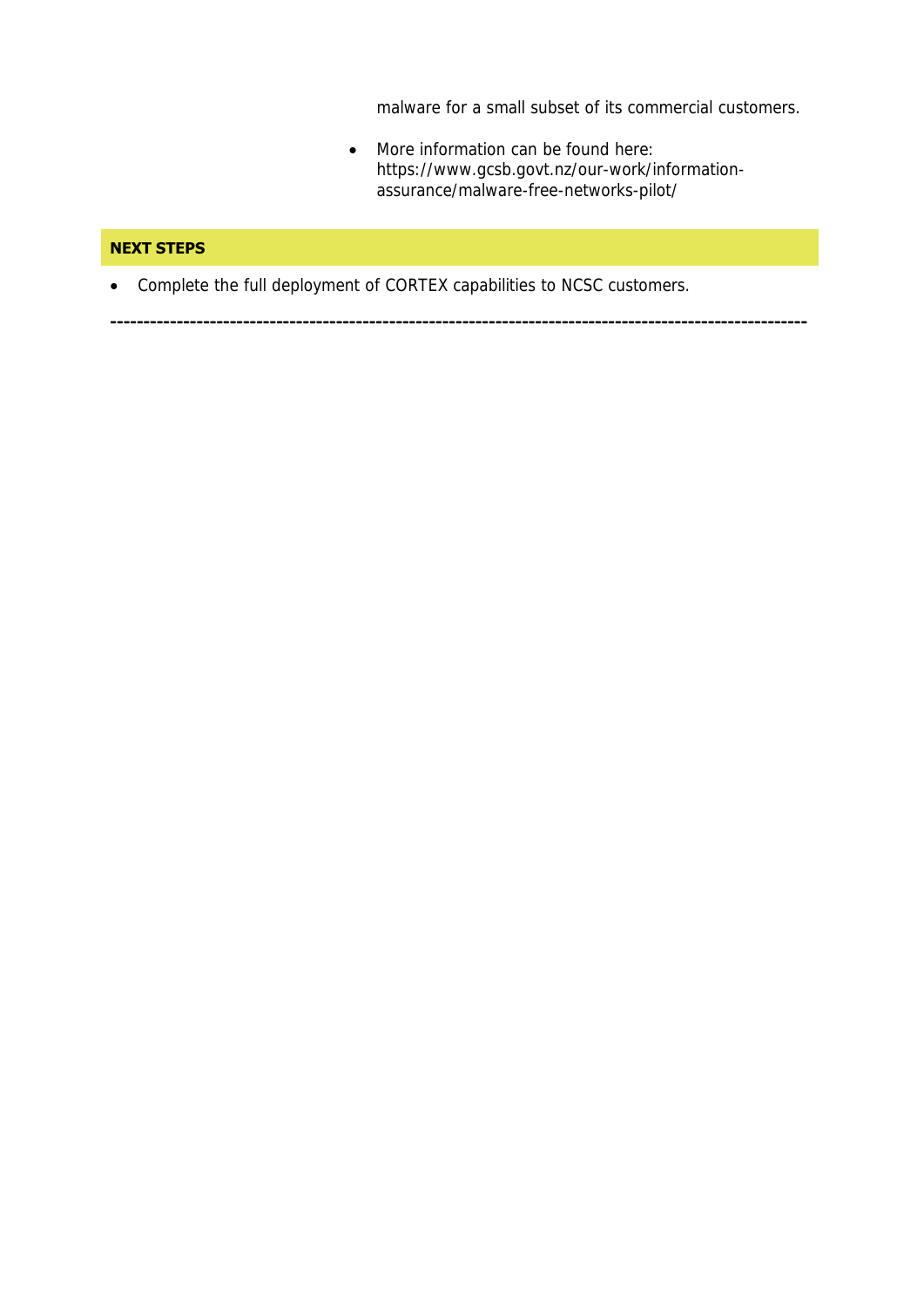## **ACTION 3:**

## **Use cyber tools to further New Zealand's national security interests.**

| <b>OUTCOMES</b> |                                                                                            | <b>PROGRESS TO DECEMBER 2016</b>                                                                                                                                                                                                                                                                                                                                                                                                                   |  |
|-----------------|--------------------------------------------------------------------------------------------|----------------------------------------------------------------------------------------------------------------------------------------------------------------------------------------------------------------------------------------------------------------------------------------------------------------------------------------------------------------------------------------------------------------------------------------------------|--|
|                 | NZDF's information<br>systems and platforms<br>are resilient to adversary<br>exploitation. | The New Zealand Defence White Paper launched on 8<br>$\bullet$<br>June 2016 acknowledged that an increasing reliance on<br>technology and information networks is creating new<br>vulnerabilities. Important military and civilian<br>communications, logistics, critical infrastructure and<br>navigation systems are reliant on networked<br>technologies such as the Internet, industrial control<br>systems and global positioning satellites. |  |
|                 |                                                                                            | In the face of an increasing cyberspace threat, the NZDF<br>$\bullet$<br>will continue to develop cyber support capability to<br>improve protection for Defence Force networks and<br>provide dedicated support for deployed operations.                                                                                                                                                                                                           |  |
|                 |                                                                                            | NZDF personnel participated in Exercise Cyber Flag 16 in<br>$\bullet$<br>the US in June 2016, alongside teams from the UK, US,<br>Australia and Canada. The exercise involved the teams<br>defending their networks and maintaining military<br>operations in the face of simulated cyber attacks.                                                                                                                                                 |  |
|                 | Threats to New Zealand's<br>security interests are<br>detected and averted.                | Ongoing New Zealand Intelligence Community cyber<br>$\bullet$<br>investigations in support of New Zealand's security.                                                                                                                                                                                                                                                                                                                              |  |
|                 | Cyber tools are used in<br>accordance with the law                                         | The Intelligence and Security Bill is currently before<br>$\bullet$<br>parliament. It is the Government's response to the First                                                                                                                                                                                                                                                                                                                    |  |

parliament. It is the Government's response to the First Independent Review of Intelligence and Security in New Zealand, which recommended the creation of a single, integrated and comprehensive act for the GCSB and NZSIS, and their oversight.

### **NEXT STEPS**

and subject to relevant oversight mechanisms.

• NZDF is developing the appropriate organisational and personnel arrangements to support the continued development of its cyber support capability.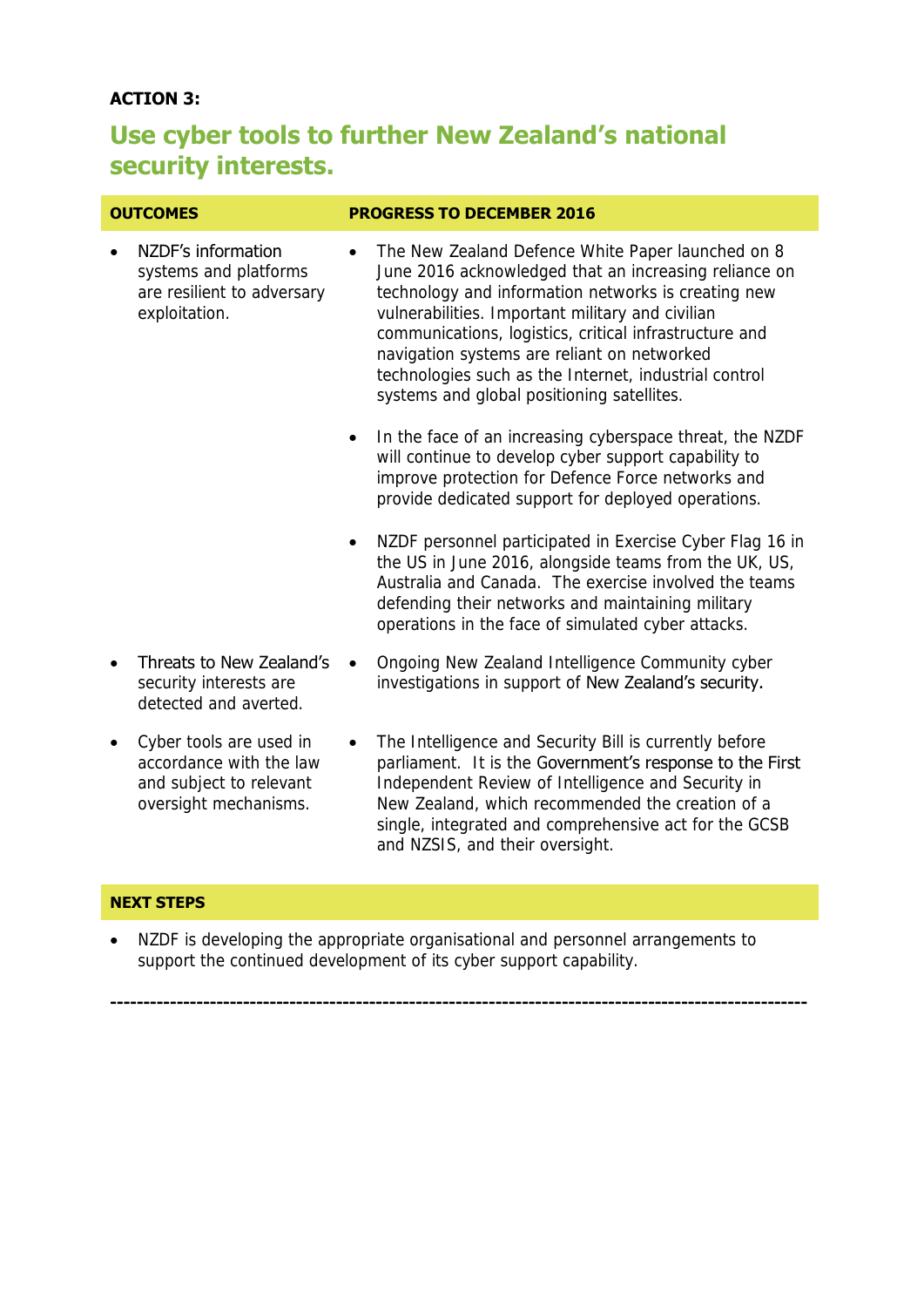## **ACTION 4:**

## **Prepare for major cyber incidents.**

### **OUTCOMES PROGRESS TO DECEMBER 2016** Twice yearly inter-agency • exercises, including with the private sector and international partners. • Readiness and capability to deal with a major cyber incident, including coordinated technical, law enforcement, policy and communications responses. New Zealand held a cyber exercise in September 2016 relating to a simulated cyber incident affecting the New Zealand banking sector. Outcomes of the exercise have been incorporated into the review of the Cyber Security Emergency Response Plan. The Cyber Security Emergency Response Plan was refreshed in August 2016. A more significant review of the Plan is underway and is due to be completed before CERT NZ becomes operational in the first half of 2017. Trusted relationships established with international partners. • The Australian and New Zealand Prime Ministers agreed in February 2016 that Australia and New Zealand should

undertake joint cyber exercises to ensure we can respond to a significant cyber incident affecting both nations, with the first joint exercise held in December 2016.

### **NEXT STEPS**

- A further trans-Tasman cyber exercise is expected to form a component of the Australia – New Zealand cyber dialogue in the second half of 2017.
- The cyber exercise programme is working towards a major exercise in December 2017 as part of the National Exercise Programme within the national security system.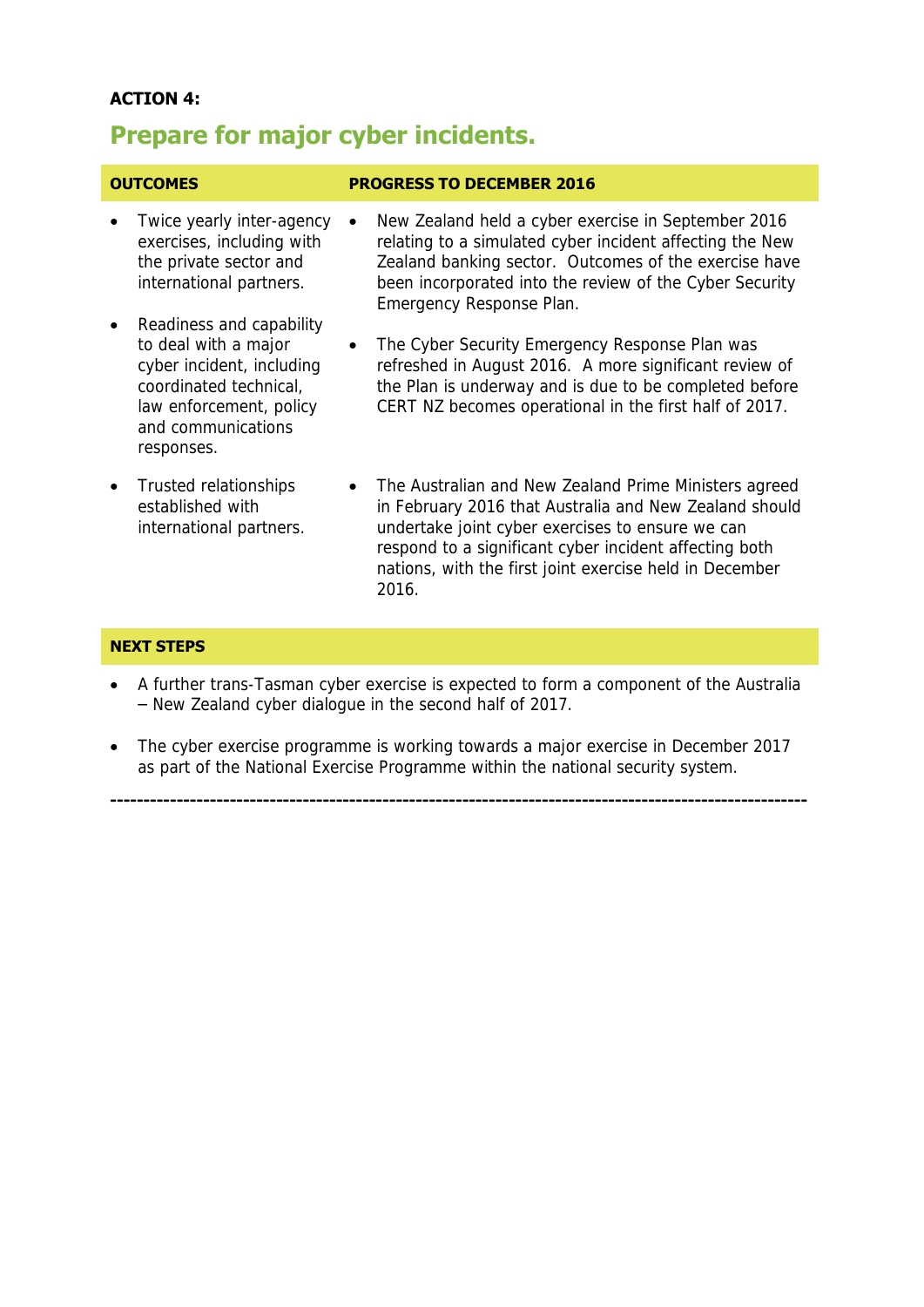

the Connect Smart

website.

## **GOAL TWO:**

## **Cyber Capability:**

**NEW ZEALANDERS, BUSINESSES AND GOVERNMENT AGENCIES UNDERSTAND CYBER THREATS AND HAVE THE CAPABILITY TO PROTECT THEMSELVES.**

## **ACTION 1:**

## **Expand Connect Smart activities and partnership.**

| <b>OUTCOMES</b>                                                                                                                                                | <b>PROGRESS TO DECEMBER 2016</b>                                                                                                                                                                                                                     |  |  |
|----------------------------------------------------------------------------------------------------------------------------------------------------------------|------------------------------------------------------------------------------------------------------------------------------------------------------------------------------------------------------------------------------------------------------|--|--|
| Media and commentators<br>recognise Connect Smart                                                                                                              | Connect Smart Week 2016 achieved significant reach via<br>traditional and social media:                                                                                                                                                              |  |  |
| advice as technically<br>authoritative and trusted.                                                                                                            | Media coverage was all positive or neutral.<br>$\circ$                                                                                                                                                                                               |  |  |
|                                                                                                                                                                | Most articles included key messages and advice about<br>$\circ$<br>cyber security.                                                                                                                                                                   |  |  |
|                                                                                                                                                                | The total reach of media coverage, the total<br>$\circ$<br>cumulative audience for all publications during<br>Connect Smart week, was an audience of 1,929,528.<br>The Equivalent Advertising Value (EAV) of this media<br>coverage was NZ\$236,092. |  |  |
|                                                                                                                                                                | Media coverage included New Zealand Herald, the<br>$\circ$<br>National Business Review, and Stuff.co.nz.                                                                                                                                             |  |  |
|                                                                                                                                                                | There were 57,700 Twitter impressions relating to<br>$\circ$<br>Connect Smart content from the @ConnectSmartNZ<br>Twitter account.                                                                                                                   |  |  |
|                                                                                                                                                                | 100,983 views of Connect Smart videos on Facebook.<br>$\circ$                                                                                                                                                                                        |  |  |
|                                                                                                                                                                | 29 businesses and organisations used the<br>$\circ$<br>#ConnectSmartWeek hashtag during Connect Smart<br>Week.                                                                                                                                       |  |  |
| A growing range of                                                                                                                                             | There are currently 150 Connect Smart partners.<br>$\bullet$                                                                                                                                                                                         |  |  |
| Connect Smart partners<br>are actively involved in<br>promoting the Connect<br>Smart message to their<br>staff and clients, through<br>their own channels, and | During Connect Smart Week 2016 a range of partners<br>$\bullet$<br>contributed to the development of resources and actively<br>distributed Connect Smart resources through their own<br>channels:                                                    |  |  |

o Resources were provided to more than 600 agencies and businesses.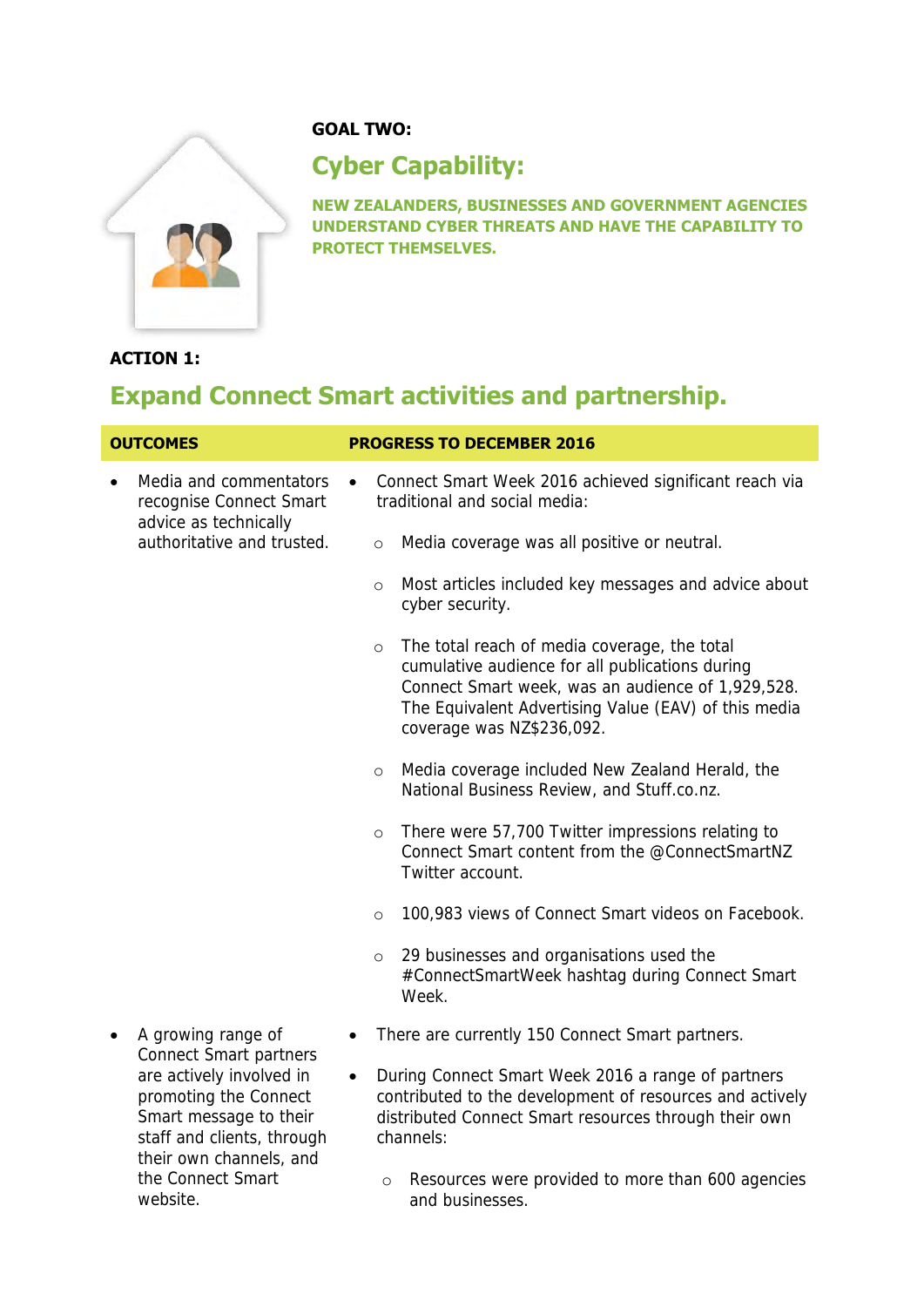- o There were 33,000 views of the NZ Police cyber security videos on Facebook.
- o There were 251,132 views of Facebook produced videos of New Zealand Ministers delivering cyber security tips, including the Prime Minister and Minister for Communications. This was posted on the Facebook NZ and Facebook Security NZ pages.
- o Connect Smart partners hosted and participated in workshops on the New Zealand Cyber Security Strategy in Auckland, Wellington and Christchurch.
- Connect Smart Week 2016 resources can be found here: https://www.connectsmart.govt.nz/events/connectsmart-week-2016/
- High-level cyber security summit reinforces corporate commitment to cyber security and establishes a platform for strengthened cooperation.
- Almost 300 chief executives, board chairs and senior business leaders attended the inaugural Cyber Security Summit at the Sky City in Auckland on 5 May 2016. The Prime Minister and the Minister for Communications addressed the Summit.
- A total of 24 organisations provided presenters and facilitators for discussions during the Summit. These included international presenters (Centre for Strategic and International Studies, Microsoft, FireEye, Hewlett Packard Enterprise and Google).
- Media targeted included TV, radio, print and digital, with both mainstream and specialist media. The results were encouraging – total reach of the media coverage was 5.4m people and the Equivalent Advertising Value (EAV) was \$1,006,153. The vast majority of coverage was positive (60%) or neutral (37%). The #cybernz16 hashtag was widely used, and trended at number one on New Zealand Twitter for the majority of 5 May throughout the Summit.
- The Summit secured sponsorship from nine sponsors (Microsoft, Check Point, Google, Facebook, Deloitte, Dimension Data, KPMG, Spark and MinterEllisonRuddWatts). EY and PwC provided in-kind support.
- The Summit demonstrated public-private sector collaboration in practice. Senior level attendees participated actively throughout the day, with private and NGO sector leaders leading panel discussions. This collaboration was most evident in the workshop participation with large numbers of senior managers "rolling up their sleeves" to work together on practical ways to advance New Zealand's cyber security.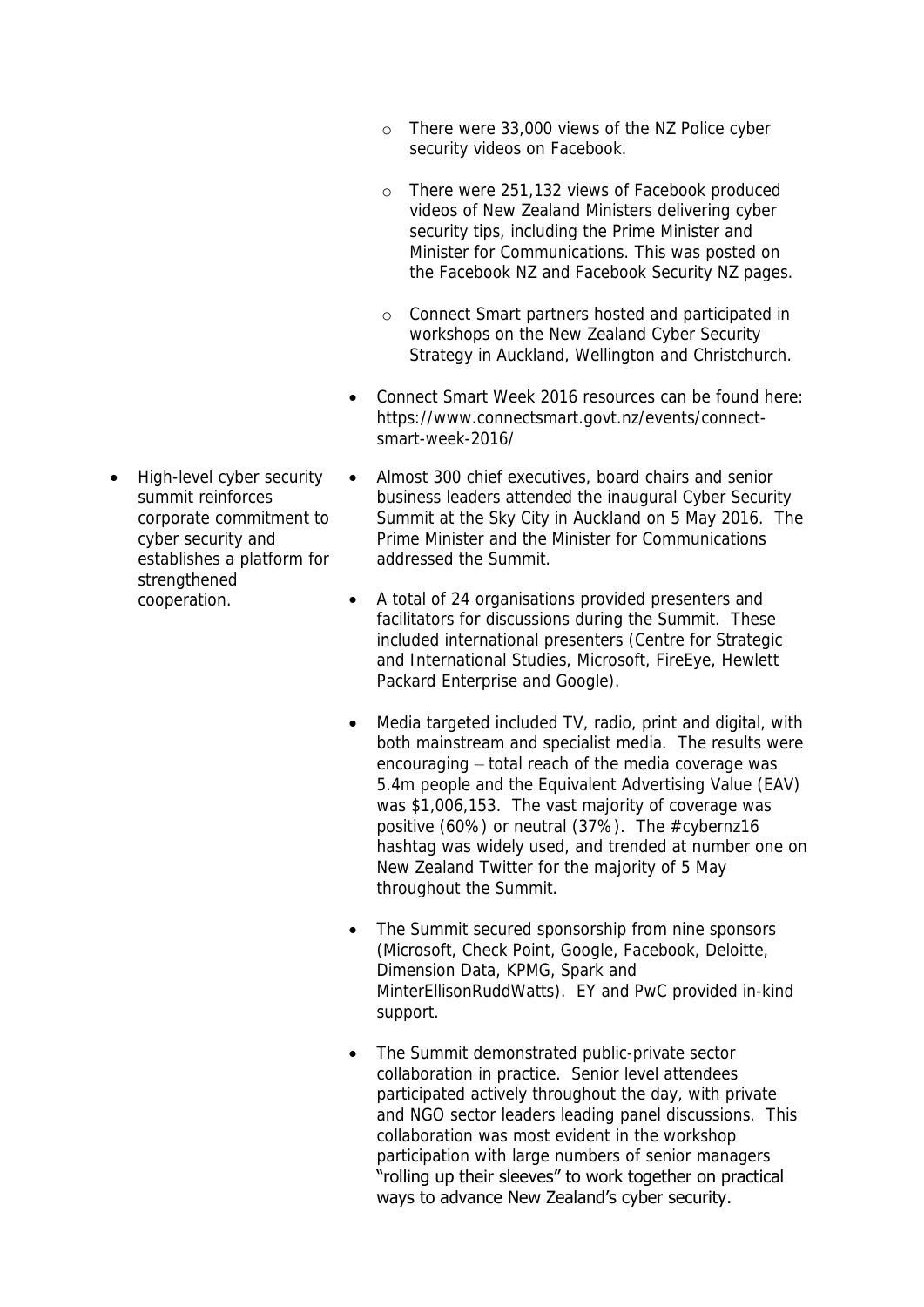- More information about the New Zealand Cyber Security Summit 2016 can be found here: <https://www.connectsmart.govt.nz/events/summit-2016/>
- There is a regular flow of public Connect Smart cyber security messages, including practical advice and tips through multiple channels and linked to events and activities throughout the year.
- Evidence through Connect Smart public surveys and research of growing cyber security awareness and capability amongst New Zealanders and businesses.

 Increased number and range of Connect Smart partners.

 $\overline{\phantom{a}}$ 

- Monthly newsletters are sent to all Connect Smart partners.
- Connect Smart resources and articles are available on the Connect Smart website: <https://www.connectsmart.govt.nz/resources/> and <https://www.connectsmart.govt.nz/alertsnews/>
- The National Cyber Policy Office (NCPO) promotes the Connect Smart message through regular speaking events using the Connect Smart brand.
- A survey commissioned by Connect Smart, following Connect Smart Week 2016, revealed that3:
	- o More people changed a password (70% v 63% precampaign).
	- o More people sought advice (70% v 63% precampaign).
	- o 8% of New Zealanders (378,887 people) took action as a result of seeing or hearing Connect Smart communications or resources.
	- o 13% of New Zealanders (615,691 people) report having seen or heard Connect Smart communications or resources.
	- o More people sought advice or training from their employer (22% v 17% pre-campaign).
- There is an ongoing programme of Connect Smart partner acquisition and engagement.
- The Connect Smart partnership was launched in June 2014. In July 2014, there were 75 Connect Smart partners. As at February 2017, there are 150 Connect Smart partners and continuing interest in membership.
- The partnership includes banks, telecommunication companies, ICT companies, software companies, social media, retail organisations, education institutions, nongovernment organisations, community groups, sectoral bodies, business associations and government agencies.

<sup>3</sup> Based on Colmar Brunton research and Statistics NZ population of 4,736,089 as at 28 Nov 2016. https://www.connectsmart.govt.nz/resources/research/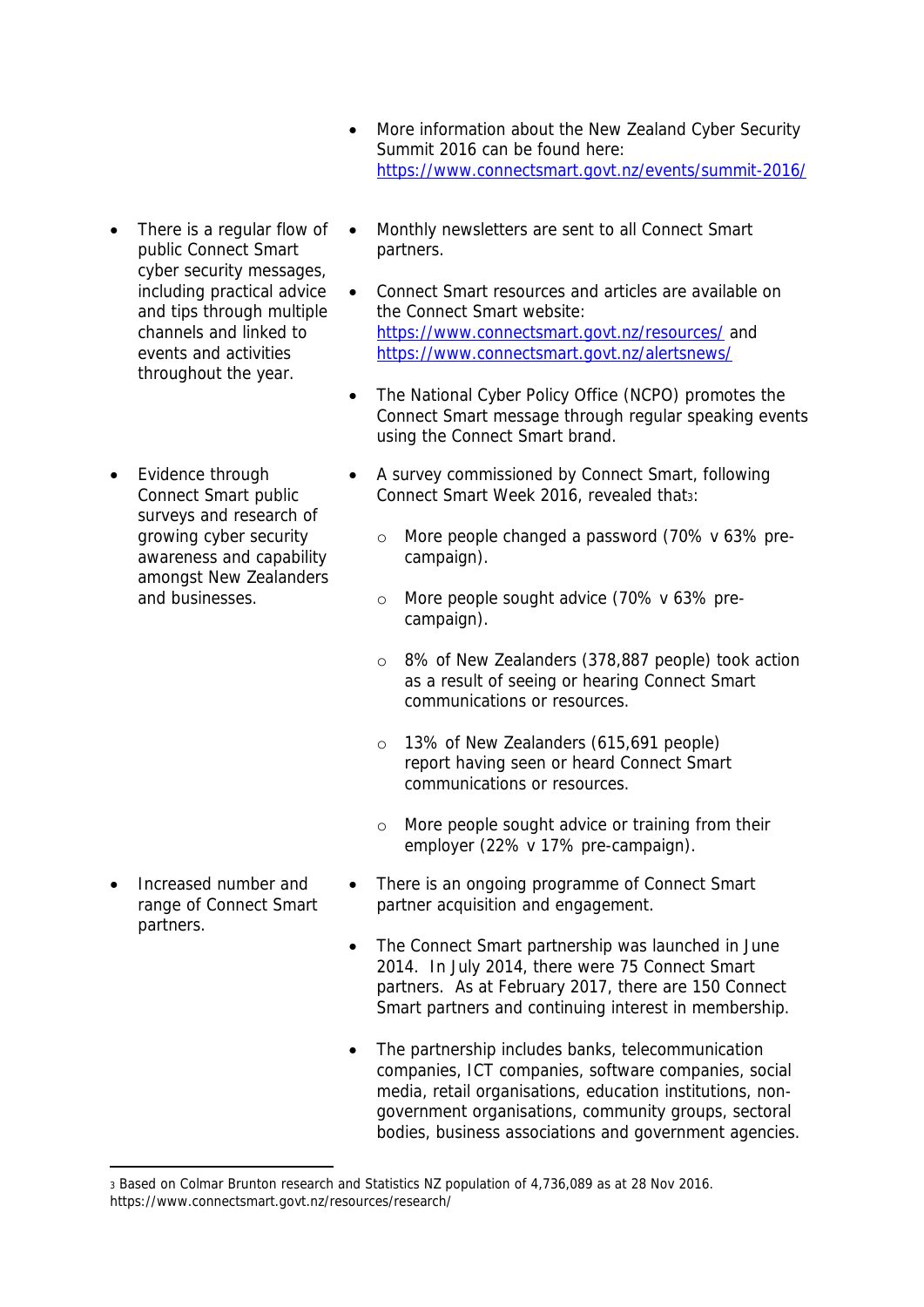- Traffic to the Connect Smart website, and social media followers, increases.
	- In the 12 months to March 2017 (including Connect Smart Week in October 2016) there have been:
		- o 33,862 visits to the Connect Smart website with a total of 25,915 unique users
		- o 75.98% website visitors were new users
		- o Approximately 154,280 Twitter impressions, with 600+ followers
		- o 988 views of YouTube Connect Smart cyber security videos.

### **NEXT STEPS**

 Continue to provide range of cyber security resources for business and Connect Smart partners.

- Align Connect Smart with the CERT NZ advice and outreach functions.
- Connect Smart Week 2017.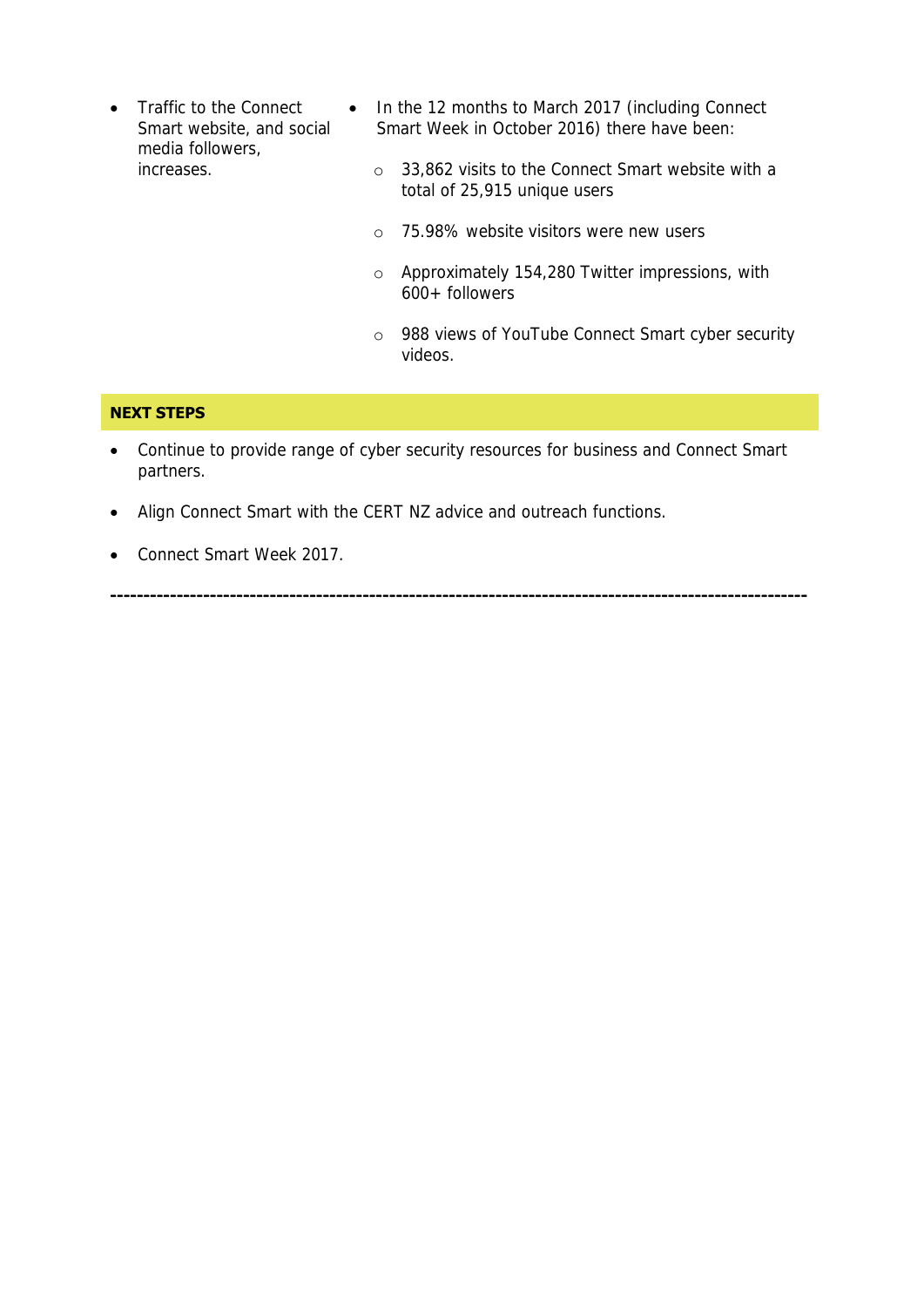## **ACTION 2:**

## **Improve the cyber security capability of small and medium enterprises.**

| <b>OUTCOMES</b>                  |                                                                                                                        | <b>PROGRESS TO DECEMBER 2016</b>                                                                                                                                                                                                                                                                                                                                                                           |  |  |
|----------------------------------|------------------------------------------------------------------------------------------------------------------------|------------------------------------------------------------------------------------------------------------------------------------------------------------------------------------------------------------------------------------------------------------------------------------------------------------------------------------------------------------------------------------------------------------|--|--|
| popular.                         | Increased website hits on<br>the SME questionnaire<br>shows that it has proved                                         | The Connect Smart online resources "How secure is your<br>business" questionnaire and the "Connect Smart for<br>Business: SME toolkit" provide practical advice for small<br>businesses. The questionnaire and toolkit can be found<br>here: https://www.connectsmart.govt.nz/businesses/                                                                                                                  |  |  |
| SMEs and other                   | Positive feedback from<br>businesses that the<br>advice has been useful.                                               | Connect Smart resources are also available to help<br>promote cyber security in the workplace - such as<br>running a cyber security campaign, advice on phishing<br>and ransomware. Tip sheets can be found here:<br>https://www.connectsmart.govt.nz/resources/                                                                                                                                           |  |  |
| and independent<br>verification. | Evidence that SMEs are<br>willing to demonstrate<br>their "cyber credentials"<br>through self-assessment               | With the support of MBIE/Westpac Innovation as a<br>Service (laaS) funding, and using a business Accelerator<br>process, an NCPO led design team has developed a cyber<br>credential prototype. The prototype is a "Do It For Me"<br>package of assessment, support and certification for<br>small businesses that can be taken to scale through an<br>online platform. The package has been tested with a |  |  |
|                                  | Evidence (from surveys<br>and market research)<br>that customers and<br>supply chain clients<br>prefer businesses that | sample of small businesses. Work is underway on the<br>next steps to develop a scaled-up product for the<br>New Zealand small business market.                                                                                                                                                                                                                                                             |  |  |

### **NEXT STEPS**

can demonstrate their "cyber credentials".

 Finalise the design of a scaled-up cyber credentials package for the New Zealand small business market.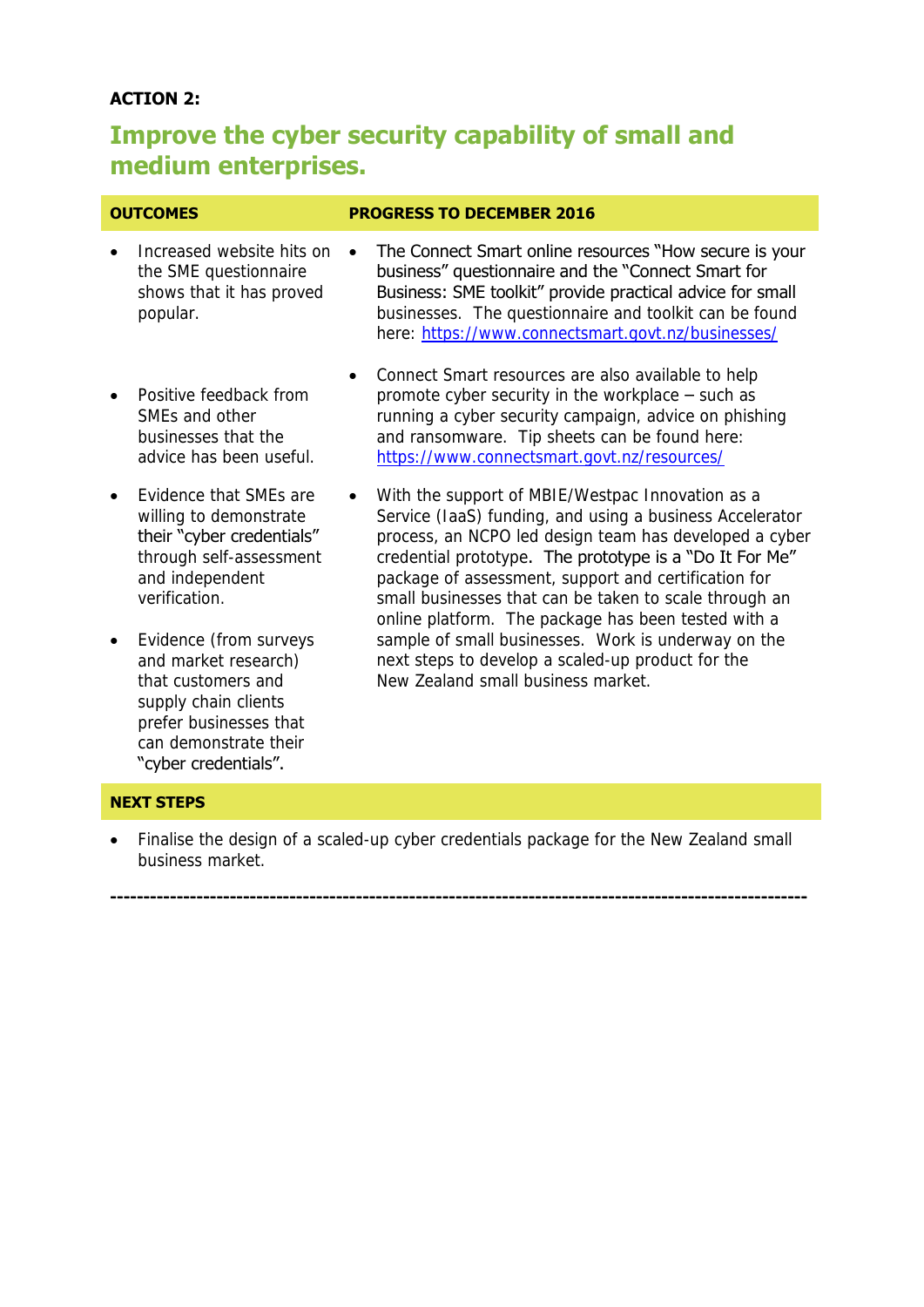## **ACTION 3:**

## **Boost the cyber security capability of the corporate sector, including national infrastructure, and the public sector.**

## **OUTCOMES PROGRESS TO DECEMBER 2016**

- Government agencies self-assessment reports to the Protective Security Requirements (PSR) team and Government Chief Privacy Officer (GCPO) demonstrate improvements in the information protection capabilities of government agencies.
- The first annual report on system-wide capability and maturity in privacy and protective security of government agencies was provided to the Minister of State Services at the end of June 2016. Based on selfassessments by 36 agencies (and 59 agencies in relation to privacy), the report sets the new baseline for protective security and privacy maturity across government. It found that:
	- o Government agencies have undertaken realistic assessments of current protective security and privacy maturity, and have clear aspirations for improvement with associated programmes or work.
	- o Ongoing focus on protective security and privacy is needed to continue to build resilient agencies.
- From a system-wide perspective, the Government Chief Information Officer reports that information security remains in the top five ICT operational risks across government agencies.
- From July 2015, the scope for the Government Chief Information Officer's ICT System Assurance expanded from public service, non-public service departments and seven crown agencies to include twenty District Health Boards. Annual ICT Operations Assurance Plans to the Government Chief Information Officer outline assurance over controls and other mitigations to manage ICT risks.
- The SEEmail system, which secures email traffic over the Internet between participating government agencies, has been upgraded to version 3.1.
- The GCSB's National Cyber Security Centre (NCSC) engages with government agencies regularly to share best practice, advice on implementation of the New Zealand Information Security Manual, and information on the threat environment, including through its leadership of the Government Security Information Exchange.
- The NCSC has led a number of Security Information Exchanges (SIE's) throughout the past year  $-$  to facilitate an increased awareness of cyber security awareness amongst critical national infrastructure, create trust-
- Increased number of corporates, including critical national infrastructure, have implemented the "top 4" mitigations.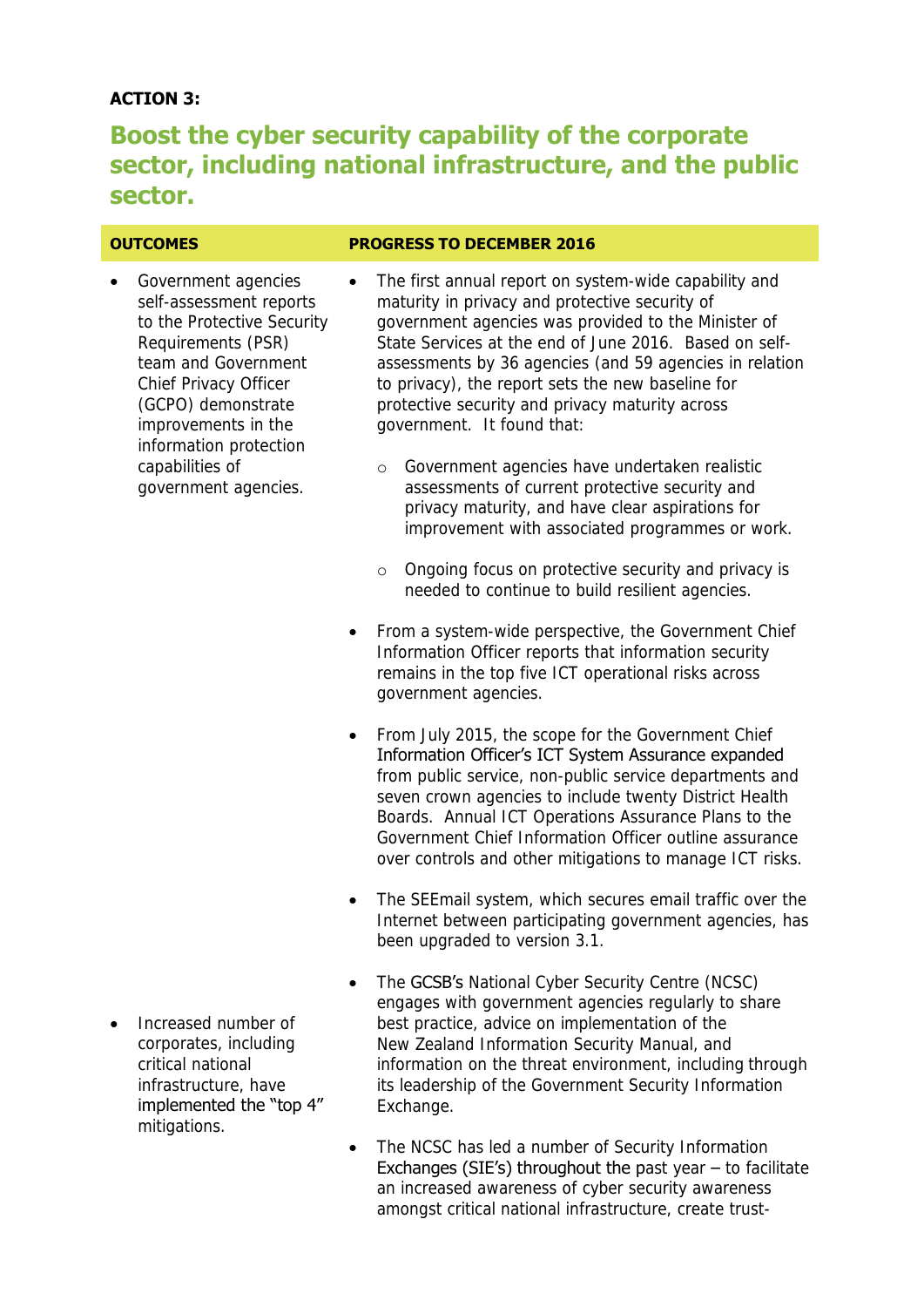based sector sharing, and support the maturation of cyber security posture amongst members.

- The NCSC has undertaken a number of senior executive and board-level briefings – resulting in greater awareness amongst the corporate sector.
- Further, the NCSC has now commenced outreach and engagement to a wider, more diverse set of critical national infrastructure organisations (beyond its core CORTEX constituency). The aim is to raise organisations awareness and to support them to improve their cyber security resilience.
- Critical Infrastructure, using Industrial Control Systems (ICSs) and Supervisory Control and Data Acquisitions (SCADAs), have policies and procedures in place to mitigate cyber security threats.
- The NCSC provides assistance to companies to ensure the security of their ICS or SCADA systems. Primary interaction is through NCSC's leadership of the Control Systems SIE, providing for the sharing of best practice and information on the threat environment.

### **NEXT STEPS**

- Under the Protective Security Requirements (PSR)/Government Chief Privacy Officer (GCPO) reporting process, government agency chief executives and board chairs have defined their short term (12 month) and long term (three to five year) targets for capability in privacy and protective security. Agencies are actively working to meet these targets.
- It is anticipated that PSR/GCPO reporting will continue while agencies work towards these targets. The second round of self-assessments from agencies is due in March 2017. The PSR and GCPO continue to support agencies to implement their work programmes to improve information security and privacy.
- The Government Chief Information Officer continues to work with agencies to iterate and mature their Assurance Plans over ICT Operations and embed their reporting and management activities to ensure key ICT risks are visible to Senior Management.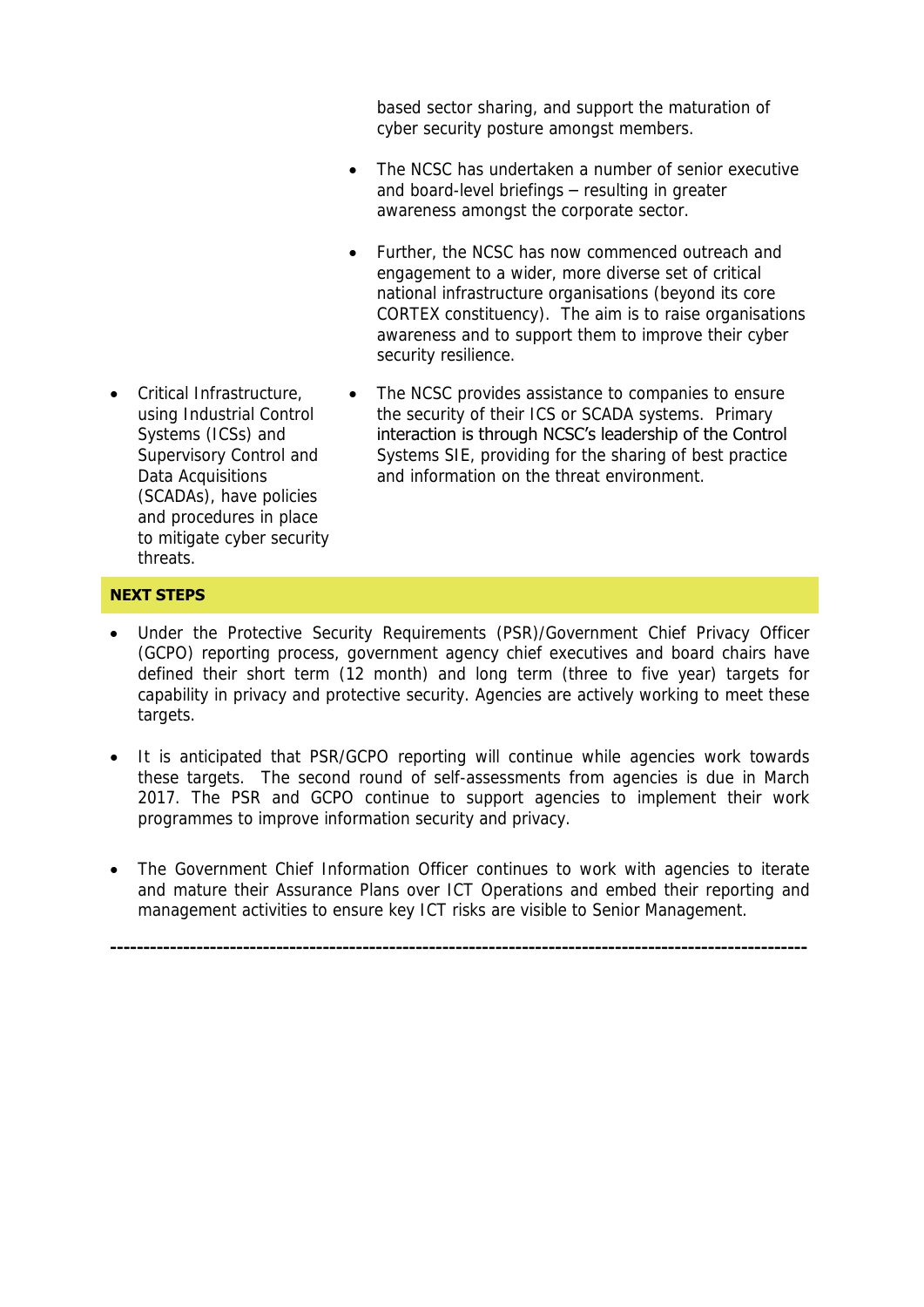## **ACTION 4:**

## **Promote cyber security education and training, including building a cyber security professional workforce.**

- Improved understanding of the extent of cyber security and/or digital literacy training at primary, secondary and tertiary levels.
- Identify gaps and opportunities in the supply of cyber security training given the growing demand for a cyber security professional workforce.
- A public-private taskforce stimulates new initiatives to promote effective ICT training, incorporating cyber security and links with the private sector (e.g. scholarships, work placements, workforce training).

### **OUTCOMES PROGRESS TO DECEMBER 2016**

- A Cyber Security Skills Taskforce (the Taskforce) has been established to address the cyber security skills shortage in New Zealand. The Taskforce membership is made up of industry, academic and education representatives and is focusing on the following actions:
	- o Developing a level 6 Diploma in Cyber Security, listed on the New Zealand Qualifications Framework (NZQF).
	- o Working with industry to develop an internship programme for the second year of the Diploma course.
	- o Developing a secondary school programme to position students for the Diploma.
- Work is underway to develop the NZQF listed level 6 Cyber security qualification, with agreement from the New Zealand Qualifications Authority to proceed to consultation on the qualification demand and level.
- competitions, internships, The Taskforce is working with the Digital Skills Forum to identify and adopt a cyber security skills framework to augment a common digital skills framework.

### **NEXT STEPS**

- Complete process for listing level 6 cyber security qualification on the NZQF, including:
	- o Consultation with industry and training providers
	- o Develop qualification outcome
	- o Develop programme of study.
- It is expected the qualification will be developed for Semester 2, 2017.
- Report back to the Minister for Communications on other actions to build cyber security skills by end March 2017.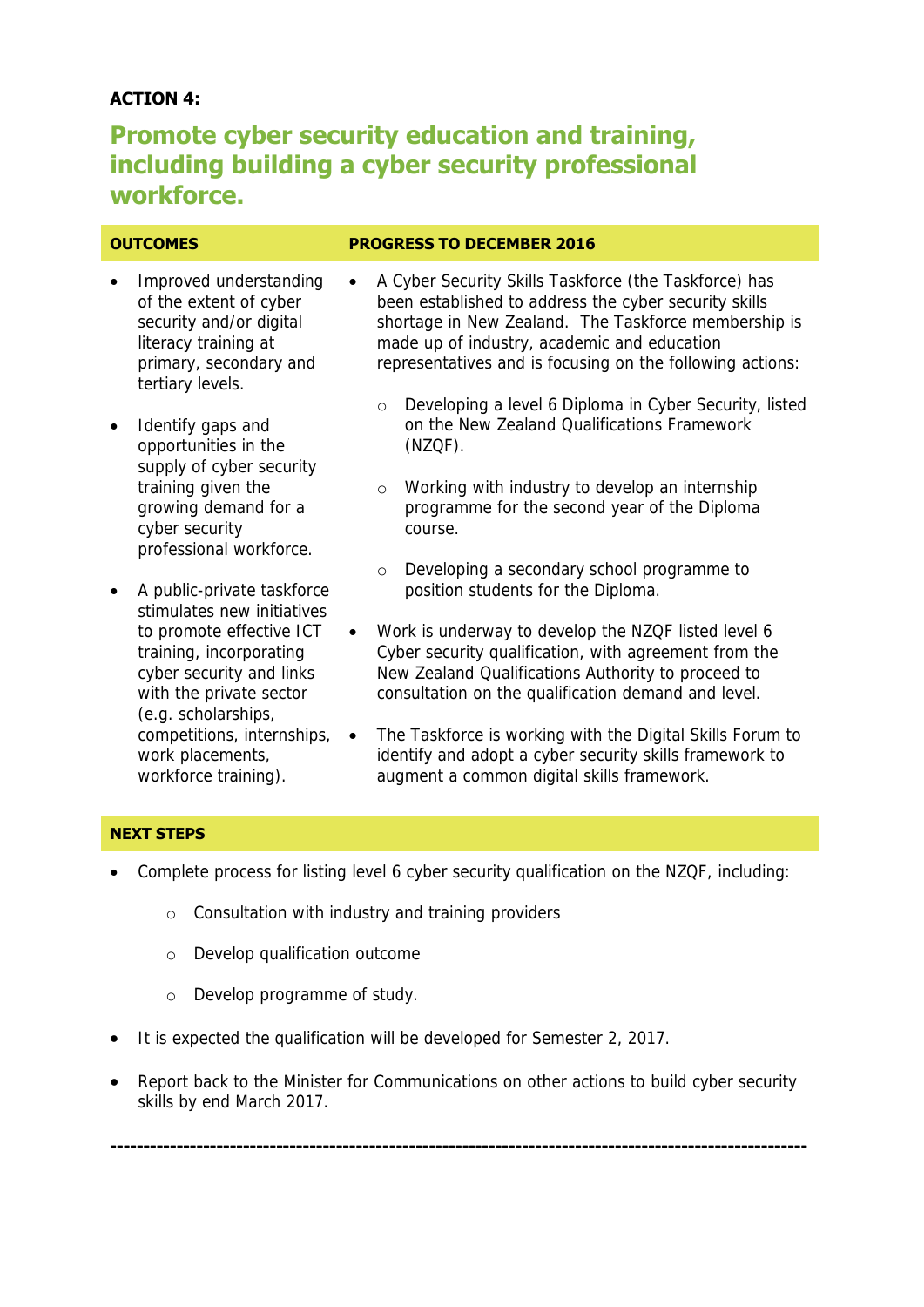## **ACTION 5:**

## **Support cyber security research and business innovation.**

- An increase in the number of cyber security research projects funded in New Zealand.
- Cyber security research projects have an impact on New Zealand's understanding and mitigation of cyber security threats.
- A cyber security innovation plan stimulates New Zealand businesses, universities and research institutes to build commercial opportunities based on cyber security research, innovation and development.
- A confidential survey of businesses provides an understanding of the cost and incidence of cyber insecurity to the New Zealand economy – and a benchmark is established to measure progress.

### **OUTCOMES PROGRESS TO DECEMBER 2016**

- STRATUS (Security Technologies Returning Accountability, Trust and User-Centric Services in the cloud), led by the University of Waikato, is a six-year, \$12.2 million cyber security project, funded by MBIE. STRATUS will create a suite of novel security tools, techniques and capabilities, which return control of data to cloud computing users. The aim is to empower users to be able to control the security of their data in the cloud and to give companies tools and services to sell. The project is now in its second year. Both University of Waikato and University of Auckland researchers received Best Paper Awards for their work on "privacy-preserving cloud-based mobile electronic voting" and "searchable encrypted databases" in international computer science conferences. STRATUS will also be channelling its research outputs into the development of related ISO standards from April 2017.
- The United States-New Zealand Science and Technology Dialogue includes an item on "Digital Forensics for Law Enforcement Investigations".
- There has been some analysis of data from the biennial Statistics NZ Business Operations Survey, which includes questions on ICT and security. There may be scope to adjust and update the questions in future surveys to improve understanding of businesses experience of cyber incidents and implementation of mitigating actions.

### **NEXT STEPS**

- Promote the availability of contestable science and innovation funds, such as the NZ Investment Attraction Strategy, Callaghan Innovation grants, and MBIE's Endeavour Fund, which could be used to support cyber security research.
- Develop a cyber security innovation plan.
- Conduct further work towards establishing a benchmark of cyber security maturity for New Zealand businesses. This would include understanding business perception of cyber risks, the measures they are putting in place to manage this risk, business experiences of breaches and, if breaches have occurred, the impact, steps taken to deal with the breach, and the outcomes.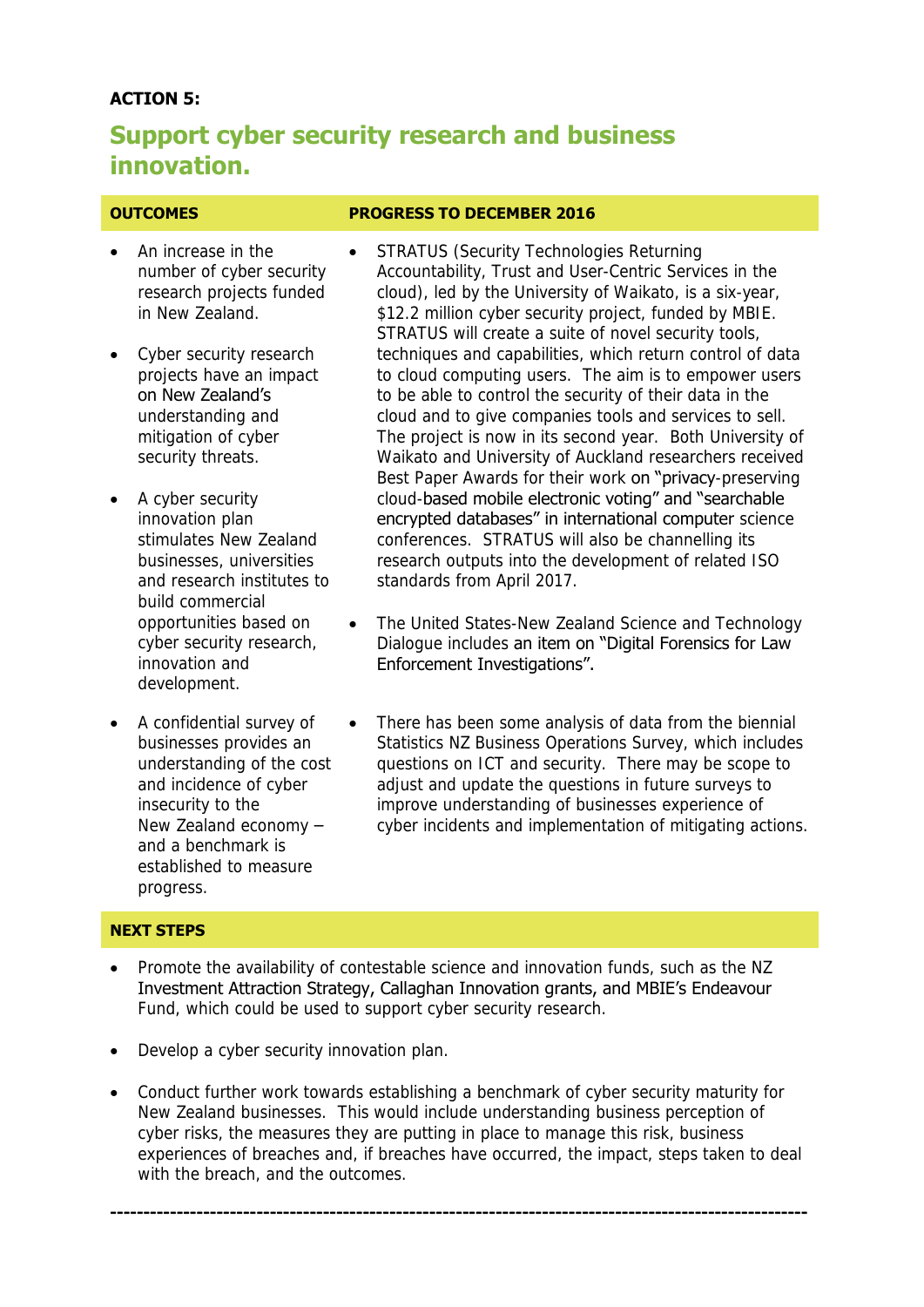

## **GOAL THREE:**

## **Addressing Cybercrime:**

**NEW ZEALAND IMPROVES ITS ABILITY TO PREVENT, INVESTIGATE AND RESPOND TO CYBERCRIME.**

## **ACTION 1:**

## **Build capability to address cybercrime.**

| <b>OUTCOMES</b>                                                                                          | <b>PROGRESS TO DECEMBER 2016</b>                                                                    |  |
|----------------------------------------------------------------------------------------------------------|-----------------------------------------------------------------------------------------------------|--|
| Cybercrime and<br>$\bullet$<br>electronic evidence<br>training programmes to                             | NZ Police have developed the content of the Level One<br>$\bullet$<br>and Level Two cyber training. |  |
| enable frontline<br>responders to deal<br>appropriately with<br>situations involving cyber<br>elements.  | Two pilot courses of the Level Two training have been<br>$\bullet$<br>run.                          |  |
| NZ Police meet Australia<br>$\bullet$<br>New Zealand Policing<br>Advisory Agency<br>(ANZPAA) quidelines. |                                                                                                     |  |

### **NEXT STEPS**

- Roll out of Level One and Level Two training will commence once funding is approved.
- The need for what was originally envisaged as Level Three (specialist training) will be reviewed following finalisation of Level One and Level Two training. Aspects of what was originally planned to be Level Three Training are likely to be incorporated within Level Two.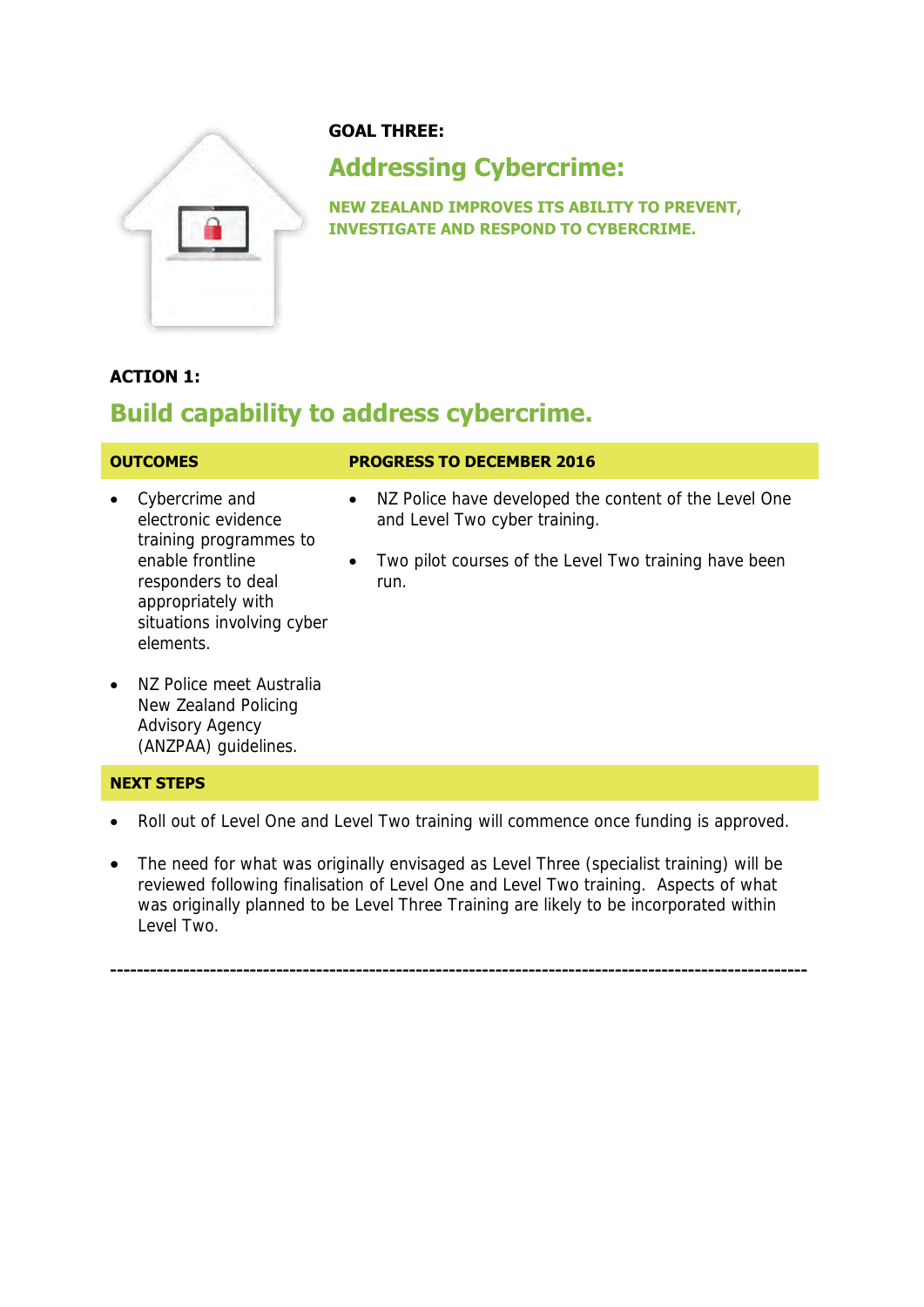## **ACTION 2:**

## **Adapt New Zealand's policy and legislative settings for the digital age.**

- Test whether agencies have appropriate and effective powers and legislative framework to respond to cybercrime.
- Law enforcement can swiftly respond to and investigate threats, including those emanating from outside New Zealand.

### **OUTCOMES PROGRESS TO DECEMBER 2016**

- Work will be led by Ministry of Justice but, due to other priorities, has not yet begun.
- The Law Foundation has launched the \$2 million research fund, "Information Law and Policy Project," aimed at helping New Zealand to prepare for the challenges of the information age.
- Funding for the approved agency under the Harmful Digital Communications Act was approved in Budget 2016. NetSafe was appointed as the "approved agency" effective from 1 November 2016 when the Act came into force. The Act provides for a civil enforcement regime, enabling victims to seek redress for harmful digital communications (for example, removing material from the Internet with the assistance of NetSafe or through the District Court if needed).
- The Ministry of Justice and the Law Commission have published an issues paper on a joint review of the Search and Surveillance Act 2012 and are due to report to the Minister of Justice by the end of June 2017. The review is considering whether law enforcement agencies should be able to require service providers to preserve specified computer data temporarily while a warrant or order to access that data is sought.

### **NEXT STEPS**

Further work to test New Zealand's legislative settings for the digital age.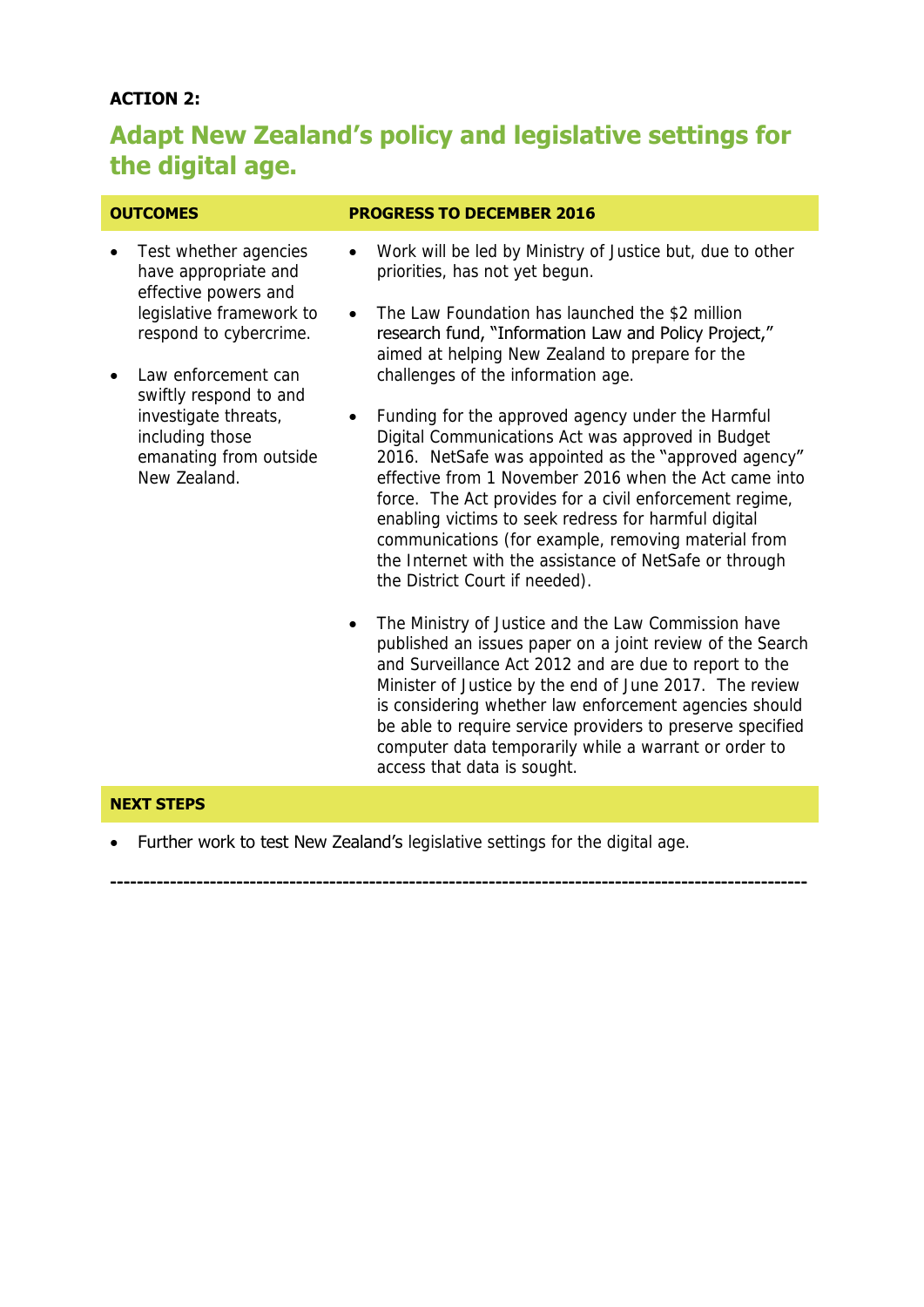## **ACTION 3:**

## **Enhance New Zealand's operational response to cybercrime.**

| <b>OUTCOMES</b>                                                                                               | <b>PROGRESS TO DECEMBER 2016</b>                          |  |  |
|---------------------------------------------------------------------------------------------------------------|-----------------------------------------------------------|--|--|
| New Zealanders know<br>where to go for help with<br>cybercrime (there is a<br>single point for<br>reporting). | • See Goal One, Action 1 on establishing a national CERT. |  |  |

**---------------------------------------------------------------------------------------------------------**

- Better cybercrime reporting information is available and can inform government decision making.
- Cybercrime is clearly reflected in crime reporting in New Zealand.

## **NEXT STEPS**

Refer to Goal One, Action 1 on establishing a national CERT.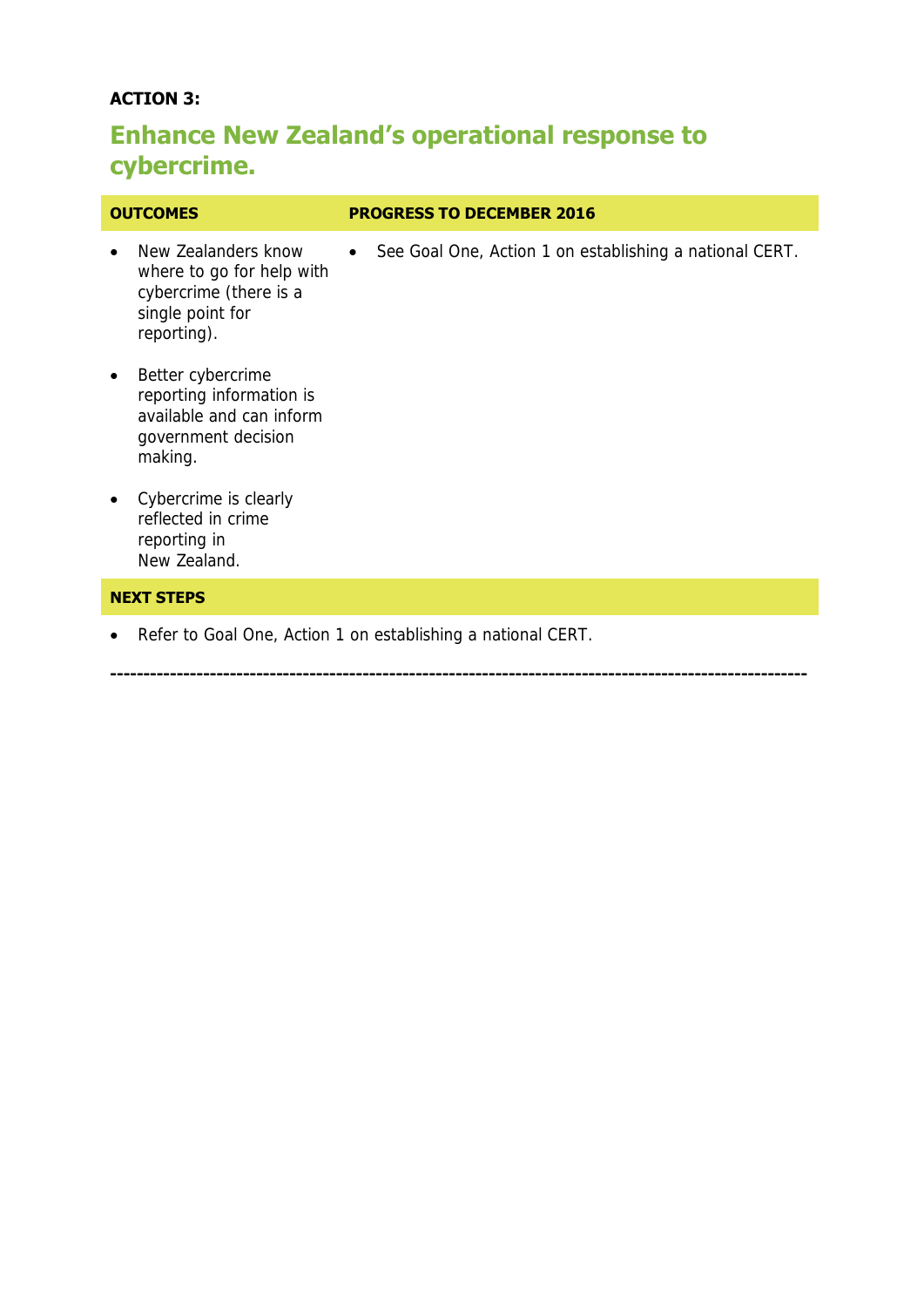## **ACTION 4:**

## **Use New Zealand's international connections to fight cybercrime.**

| <b>OUTCOMES</b>                                                                                                                                                                     | <b>PROGRESS TO DECEMBER 2016</b>                                                                                                                                                                                                                                                                                                                                                                                                                                                                                                                              |  |  |
|-------------------------------------------------------------------------------------------------------------------------------------------------------------------------------------|---------------------------------------------------------------------------------------------------------------------------------------------------------------------------------------------------------------------------------------------------------------------------------------------------------------------------------------------------------------------------------------------------------------------------------------------------------------------------------------------------------------------------------------------------------------|--|--|
| Cross-border access to<br>$\bullet$<br>cybercrime information is<br>significantly improved,<br>including through<br>possible accession to the<br>Council of Europe<br>Convention on | The Council of Europe's Convention on Cybercrime<br>(known as the Budapest Convention) requires States to<br>adopt measures enabling law enforcement agencies to<br>order preservation of computer data for up to 90 days.<br>This is one of the main barriers to New Zealand acceding<br>to the Convention.                                                                                                                                                                                                                                                  |  |  |
| Cybercrime (known as<br>the Budapest<br>Convention).                                                                                                                                | The Ministry of Justice and the Law Commission have<br>published an issues paper on a joint review of the Search<br>and Surveillance Act 2012 and are due to report to the<br>Minister of Justice by the end of June 2017. The review<br>is considering whether law enforcement agencies should<br>be able to require service providers to preserve specified<br>computer data temporarily while a warrant or order to<br>access that data is sought. The outcomes of this process<br>may be relevant to considering accession to the<br>Budapest Convention. |  |  |
| Agencies can leverage<br>$\bullet$<br>international                                                                                                                                 | NZ Police have strong international relationships with<br>counterpart law enforcement agencies and other                                                                                                                                                                                                                                                                                                                                                                                                                                                      |  |  |

 Agencies can leverage international relationships in responding to cybercrime.

 Cybercrime in the Asia-Pacific region is reduced through working with countries in the region to identify gaps in their capacity to respond to cybercrime and providing targeted assistance.

- NZ Police have strong international relationships with counterpart law enforcement agencies and other international bodies. This includes building relationships with major private sector organisations, such as application service providers.
- NZ Police no longer have a presence in the Interpol Complex for Global Innovation in Singapore due to resource constraints.
- Depending on funding, decisions will be taken on the possibility of participation in other key international cybercrime units such as European Cybercrime Centre within Europol and International Cybercrime Coordination Cell within the FBI.
- NZ Police supported the Commonwealth Pacific Regional Cyber Crime Criminal Justice Training workshop in Tonga, March 2016. The workshop involved ten Pacific Island countries and discussed common challenges inhibiting detection, investigations and prosecutions of cybercrime and related crime in the region.
- NZ Police also provide support to Pacific Island countries on specific investigations and operations.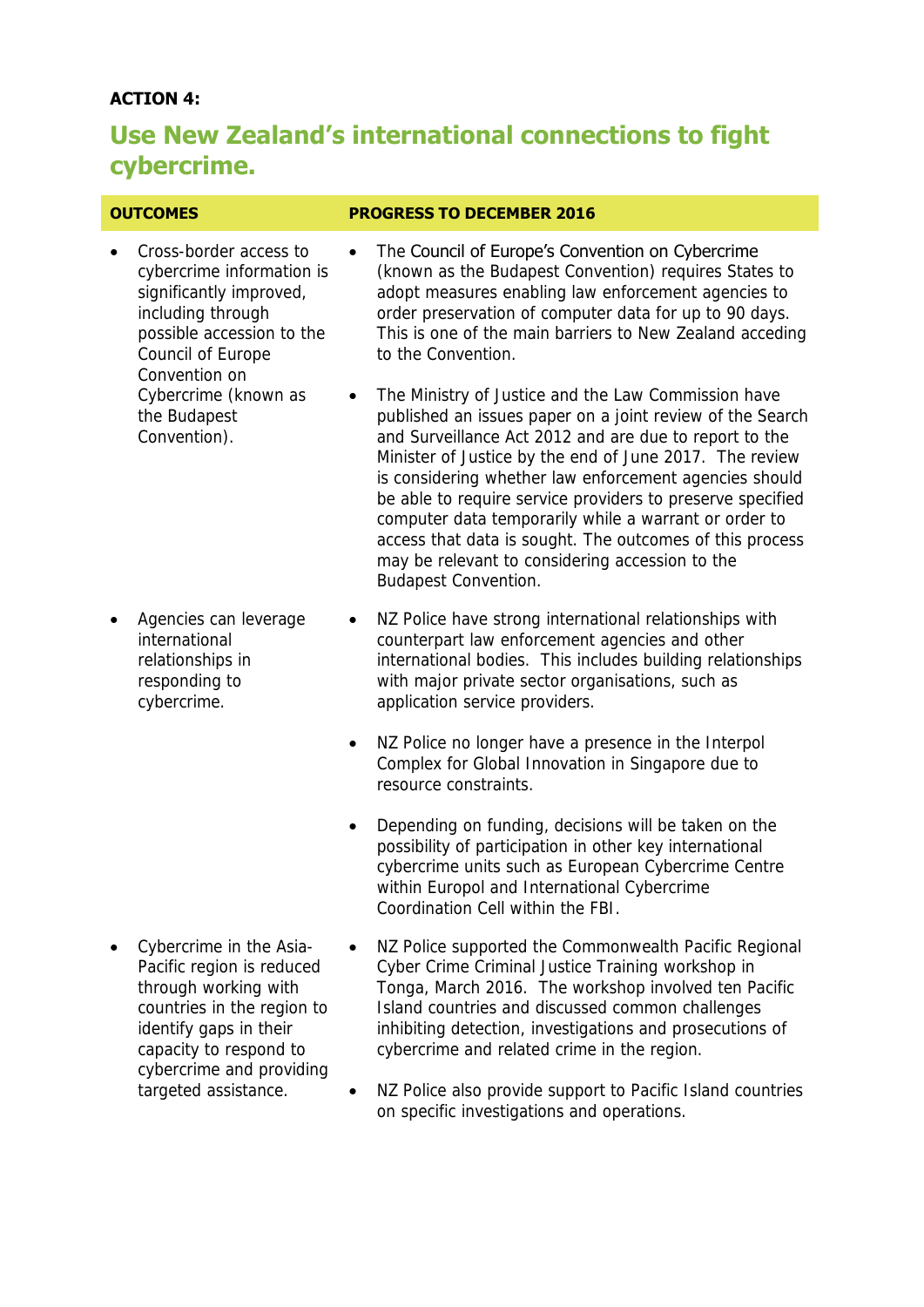### **NEXT STEPS**

 NZ Police is considering the possibility of participation in other key international cybercrime units such as European Cybercrime Centre within Europol and International Cybercrime Coordination Cell within the FBI.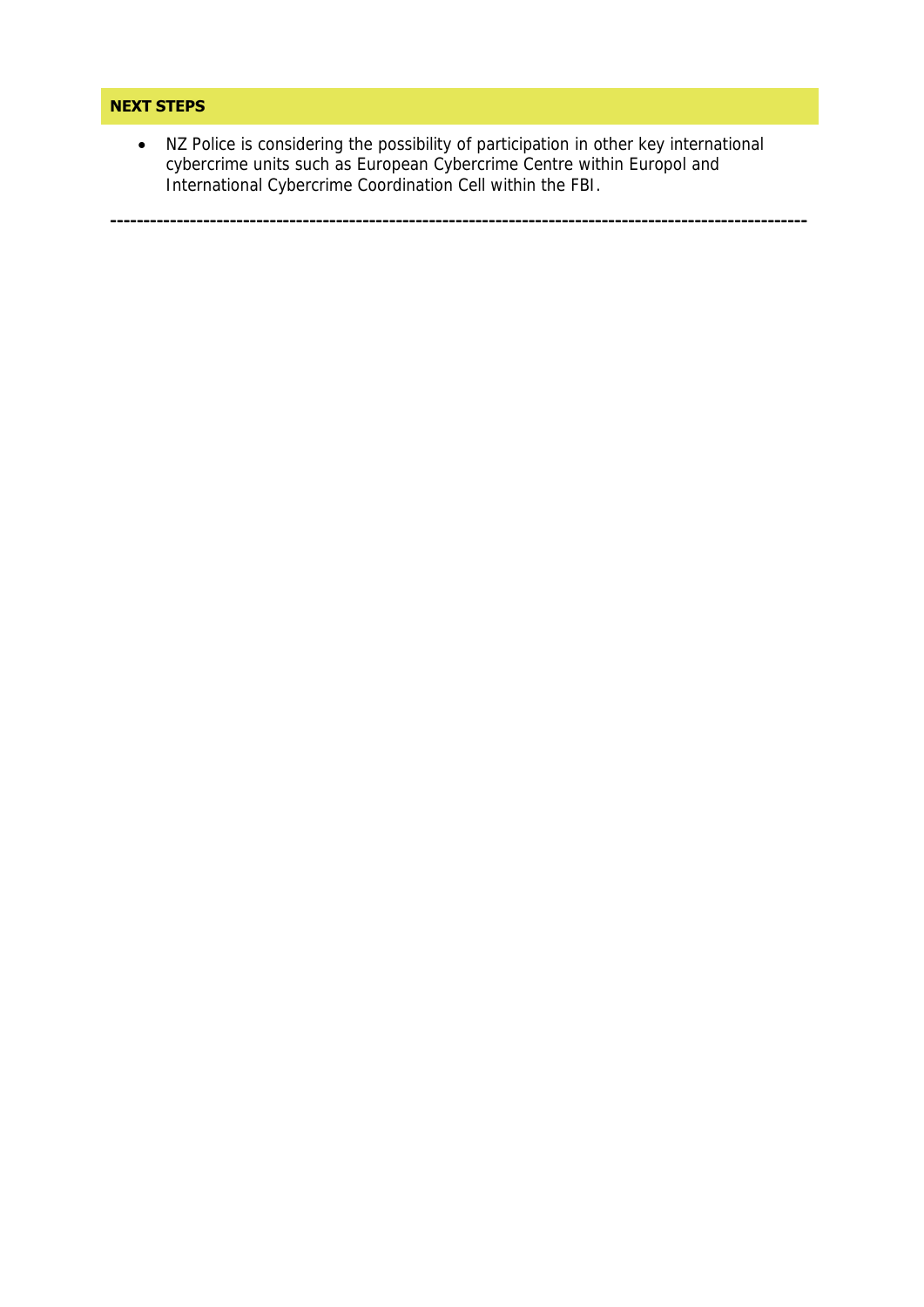

## **GOAL FOUR:**

## **International Cooperation:**

**NEW ZEALAND PROTECTS AND ADVANCES ITS INTERESTS ON CYBERSPACE ISSUES INTERNATIONALLY.**

## **ACTION 1:**

## **Promote Internet governance and norms of state behaviour that reflect New Zealand's interests.**

- New Zealand advances its interest in maintaining a free, open and secure cyberspace.
- New Zealand participates in international discussion on appropriate state behaviour in cyberspace and is recognised as a constructive partner.
- New **Zealand's cyber** infrastructure is safeguarded through international engagement on technical Internet governance matters.
- New Zealand contributes to international discussions about how international law applies online, including how to manage national security interests and human rights obligations in cyberspace.

## **OUTCOMES PROGRESS TO DECEMBER 2016**

- New Zealand contributes to developing norms of state behaviour online, including through regular Five Eyes cyber groups, the inaugural cyber dialogue with China (Wellington, February 2016), ASEAN Regional Forum workshops, in other forums including Singapore International Cyber Week, and through active participation in relevant UN fora.
- New Zealand government agencies (MFAT and MBIE) participated in the UN General Assembly high level meeting to review the implementation of the outcomes of the World Summit on the Information Society, and the associated preparatory meetings in New York in late 2015.
- New Zealand has engaged with the Internet Corporation for Assigned Names and Numbers (ICANN), including on the completed transition of IANA (Internet Assigned Numbers Authority), with the objective of maintaining a stable and secure global Internet. The transition occurred on 1 October 2016, and means that oversight over IANA will now be performed by the ICANN multistakeholder community rather than the United States government.
- New Zealand participated in the Tallinn Manual 2.0 consultations, in The Hague in February 2016, focusing on the application of international law online. The final Tallinn Manual 2.0 was released in February 2017.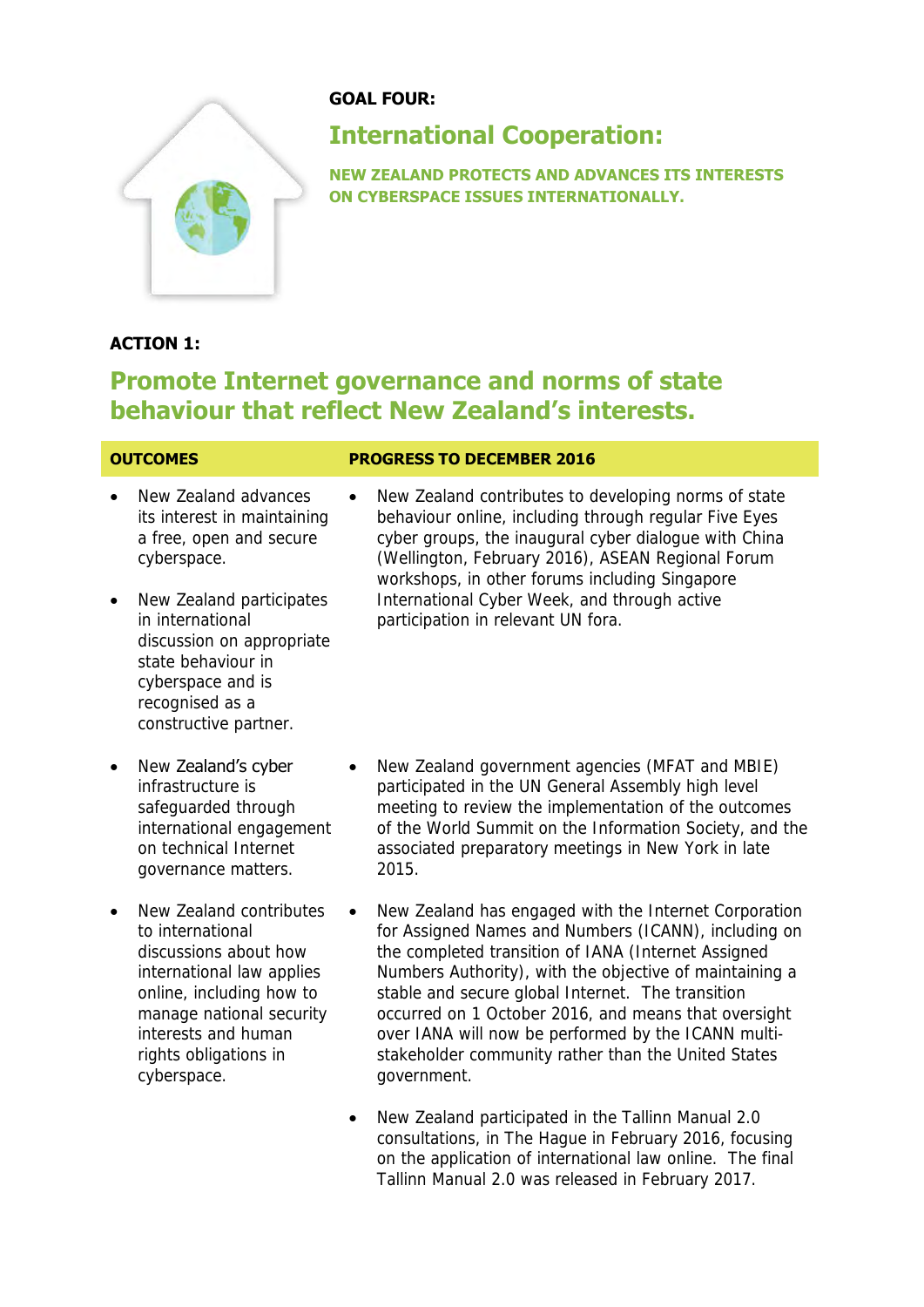## **NEXT STEPS**

- Internet governance and norms of state behaviour online will feature in both established and new cyber dialogues with priority cyber partner countries (see Action 2 below).
- Participation in the Global Cyberspace Conference, the primary multilateral/multistakeholder forum on these issues, scheduled for late 2017 in India.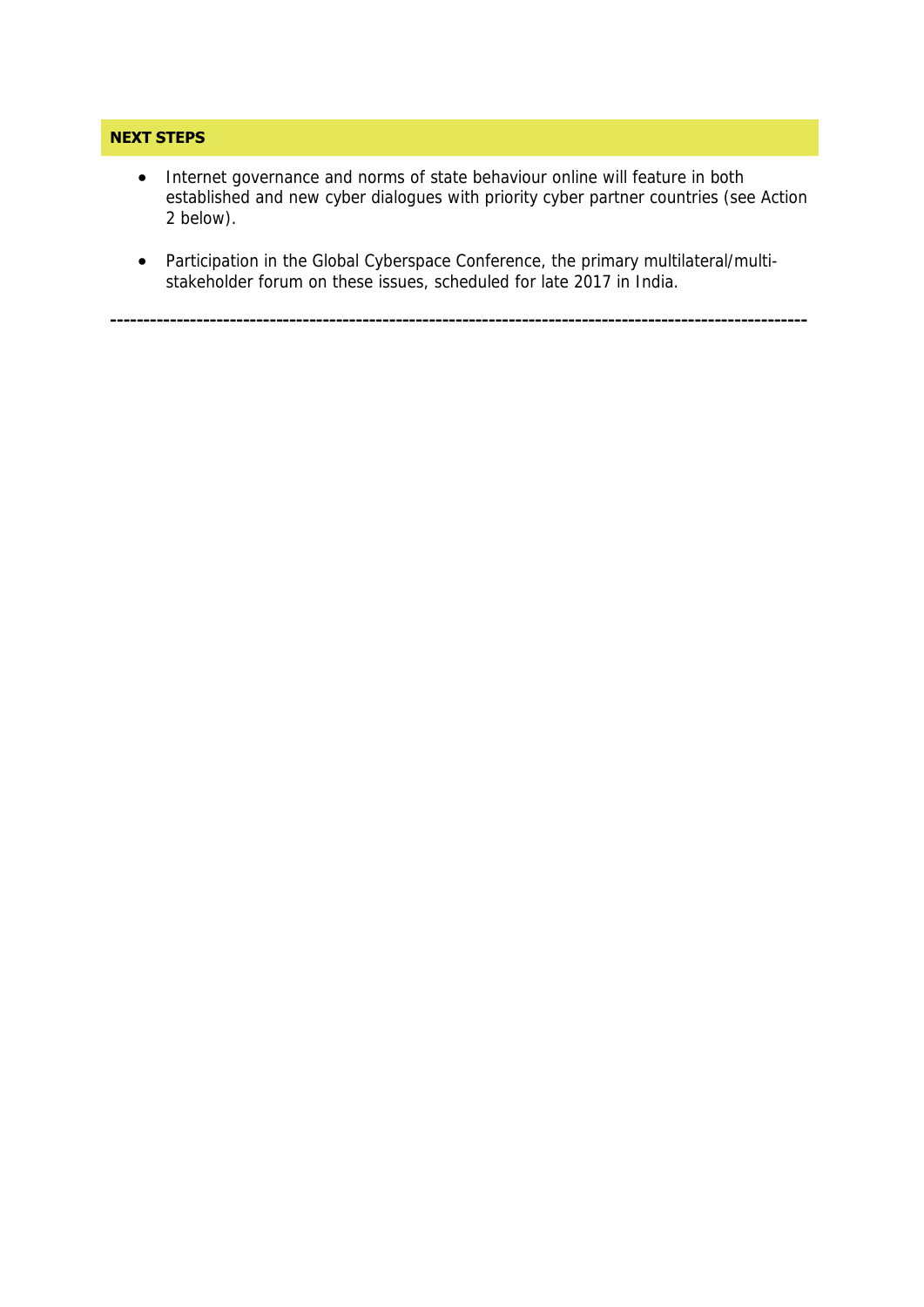## **ACTION 2:**

## **Build networks of international operational cooperation.**

### **OUTCOMES PROGRESS TO DECEMBER 2016**

- International information sharing networks enable operational agencies to draw on international expertise for the protection of New Zealand systems and preventing and/or investigating cybercrime and other threats.
- International links enable agencies to access cyber training and development opportunities.
- New Zealand participates in joint cyber incident response management and crisis response exercises and initiatives with security partners and Asia-Pacific partners.

 Participation in Five Eyes cyber groups provides useful opportunities to share information and best practice – this has been particularly useful in developing the business case for CERT NZ.

- The New Zealand Minister for Communications and the Australian Minister Assisting the Prime Minister for Cyber Security discussed cyber security issues in October 2016. The Australia – New Zealand Cyber Security Dialogue in December 2016 agreed on a range of initiatives for bilateral cooperation. This included trans-Tasman cooperation on cyber credentials, cyber skills, capacity building in the Pacific Island countries, CERT-CERT links, exercises, awareness raising campaigns, and cyber security challenges. These initiatives have also been reflected in Australia – New Zealand Prime Ministers' Joint Statements (February 2016 and 2017).
- The National Cyber Security Centre participates in a number of international cyber security forums, many involving foreign cryptologic partners and IT security professionals.
- New Zealand hosted the International Watch and Warning Network (IWWN) in June 2016 – an organisation of 15 countries (CERTs) focussed on sharing information to build global cyber situational awareness and incident response capabilities. There are monthly virtual IWWN meetings to support ongoing multilateral cooperation and access to information sharing platforms. CERT NZ intends to lead this relationship from mid-2017.
- New Zealand attended the Forum of Incident Response and Security Teams (FIRST) in Seoul, June 2016. FIRST brings together a variety of security and incident response teams from the government, commercial, and academic sectors.
- NZ Police supported the Commonwealth Pacific Regional Cyber Crime Criminal Justice Training workshop in Tonga, March 2016. The workshop involved 10 Pacific Island countries and discussed common challenges inhibiting detection, investigations and prosecutions of cybercrime and related crime in the region.
- NZDF personnel participated in Exercise Cyber Flag 16 in the US in June 2016, alongside teams from the UK, US,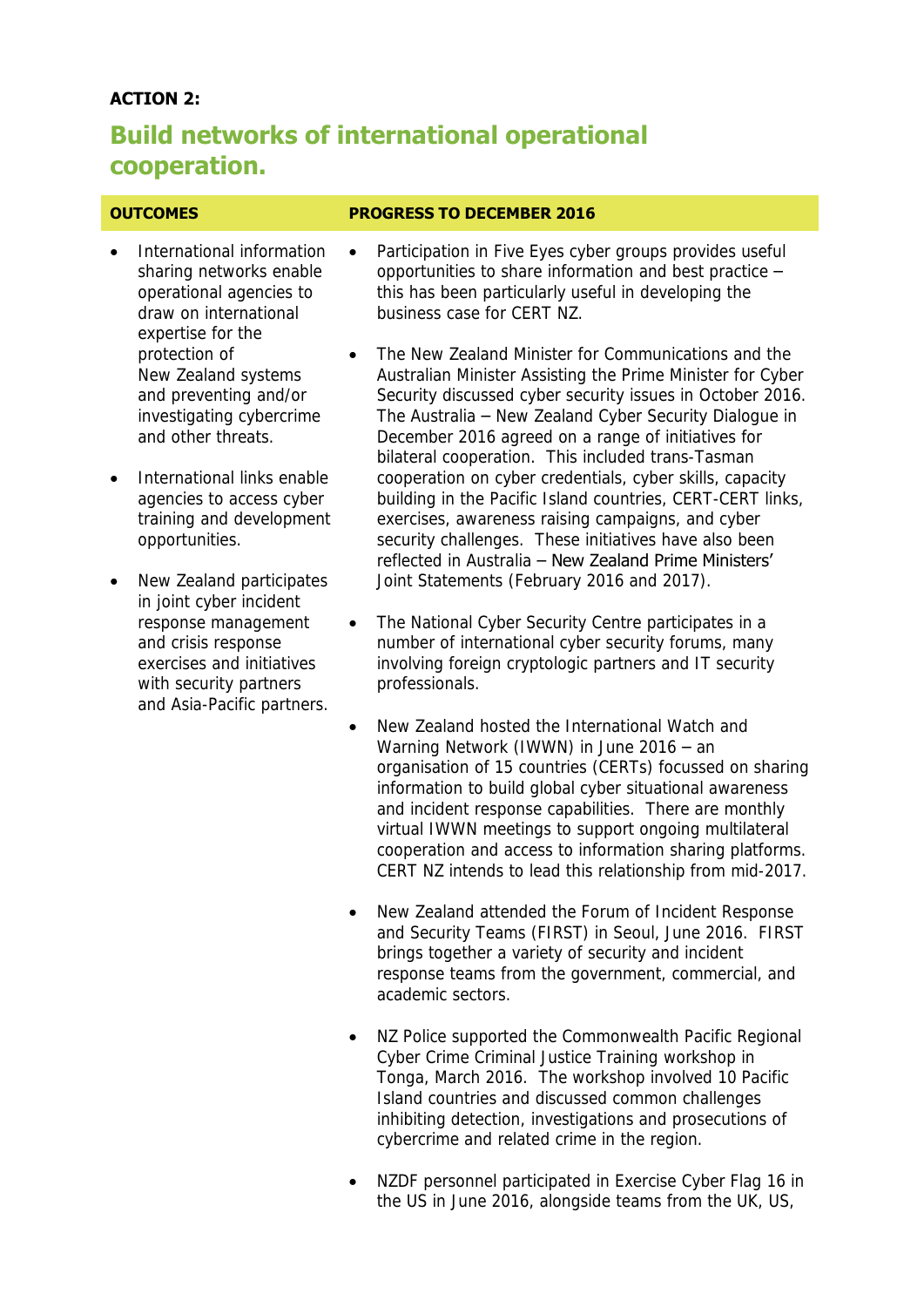Australia and Canada. The exercise involved the teams defending their networks and maintaining military operations in the face of simulated cyber-attacks.

- NCPO and MFAT participated in ASEAN Regional Forum cyber security workshops, which included table top exercises simulating responses to a cyber incident.
- New Zealand and India agreed to cooperation and dialogue on cyber issues during the New Zealand Prime Minister's visit to New Delhi in October 2016.

### **NEXT STEPS**

- Continuation of established cyber dialogues with Five Eyes partners, Australia, and China.
- Engagement with other priority countries on the margins of regional and multilateral cyber meetings.
- Australia will host the next Australia New Zealand Cyber Security Dialogue in June 2017.
- Future ASEAN Regional Forum workshops are expected to feature regional desktop cyber incident response exercises.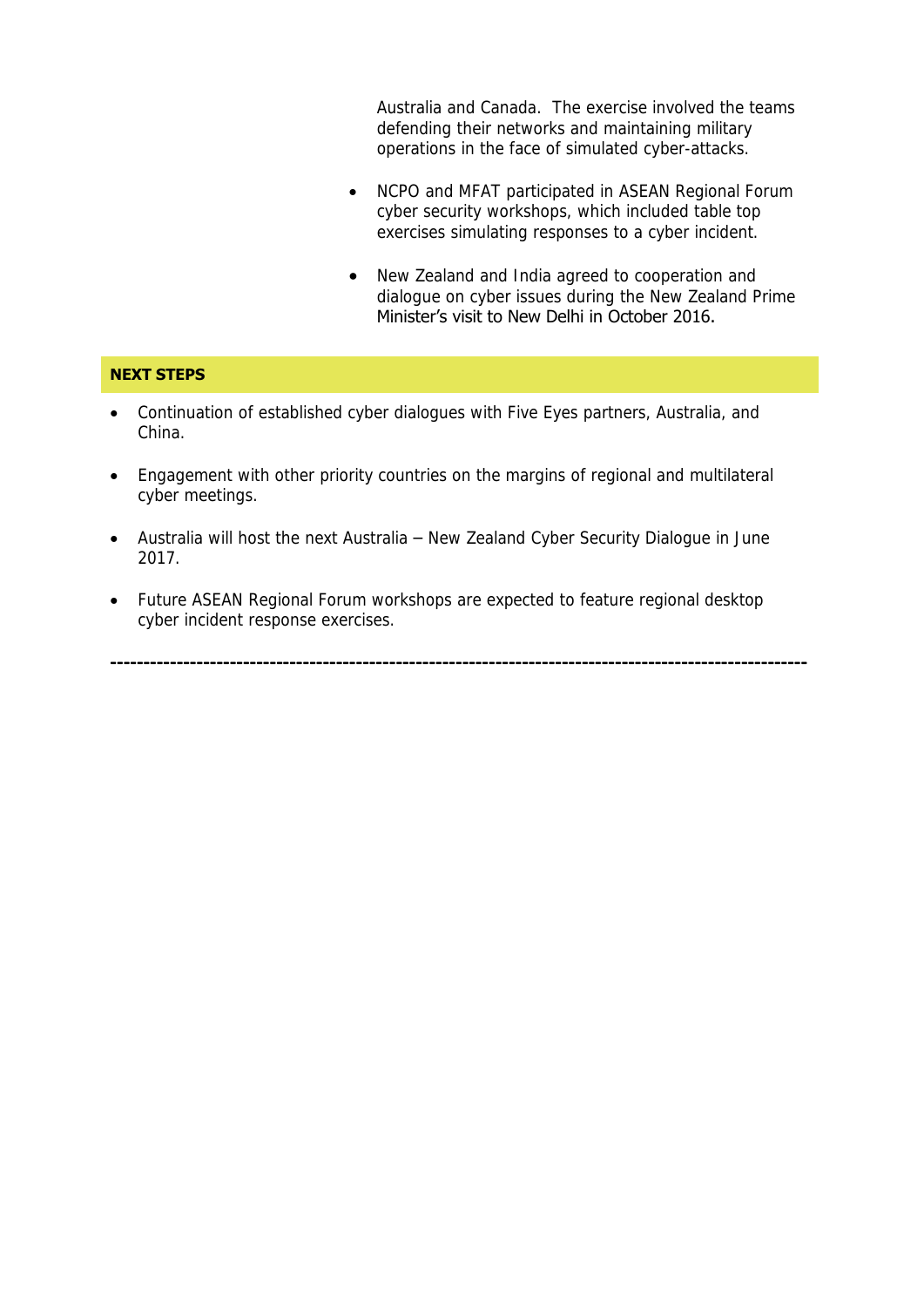## **ACTION 3:**

## **Contribute to international cyber security capability and confidence.**

 New Zealand capacity building helps to raise regional cyber capability, including through provision of assistance in the Pacific.

### **OUTCOMES PROGRESS TO DECEMBER 2016**

- NZ Police supported the Commonwealth Pacific Regional Cyber Crime Criminal Justice Training workshop in Tonga, March 2016. The workshop involved 10 Pacific Island countries and discussed common challenges inhibiting detection, investigations and prosecutions of cybercrime and related crime in the region.
- New Zealand made a financial contribution to the ICT4Peace workshop for ASEAN developing countries on "cyber security cooperation, policy and diplomacy capacity building" in 2016. This funding helped to bring together officials from Cambodia, Laos, Myanmar and Vietnam and exposed them to a wide range of the issues involved in international cyber security discussions.
- Discussions with Global Forum on Cyber Expertise (GFCE) secretariat and other members regarding possible future capacity building projects in the Pacific region, including at the first GFCE annual meeting in Washington, June 2016.
- New Zealand helps to build consensus on cyber confidence building measures in the Asia-Pacific region, including through the ASEAN Regional Forum.
- New Zealand engages with key partners (including in the Pacific) to build confidence, pursue practical cooperation and, where needed, ensure New Zealand's concerns are registered.
- New Zealand has participated in ASEAN Regional Forum cyber security workshops focused on development of region-wide confidence building measures (e.g. sharing national policies, incident response exercises, lessons learnt, capacity building, research and analysis).
- New Zealand and the Philippines will be the first cochairs of an ASEAN Defence Ministers' Meeting Plus Expert Working Group on defence-related cyber security issues (2017-2020).
- Inaugural cyber dialogue held with China in February 2016. The dialogue established policy and operational relationships, and ensured China is aware of New Zealand's approaches to major cyber security issues, both domestically and internationally.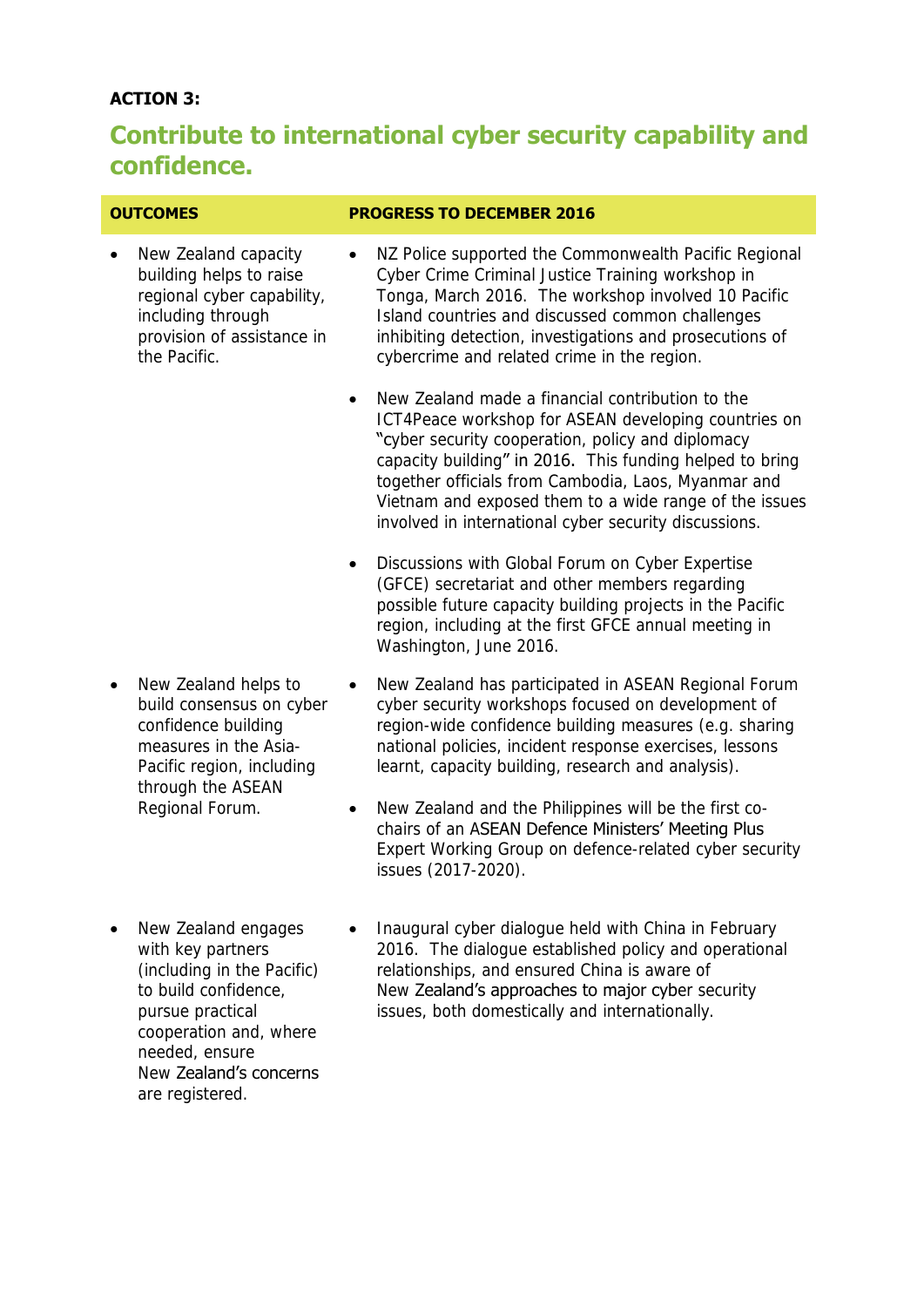### **NEXT STEPS**

- Ongoing discussions with other donors/partners (led by World Bank and Interpol) on improved coordination of cyber security capacity building activities in the Pacific region.
- Ongoing discussion with New Zealand Aid Programme officials about the Pacific Regional Infrastructure Facility ICT work programme on cyber security.
- Ongoing discussions with private sector service providers on potential cyber security projects for Pacific Island countries.